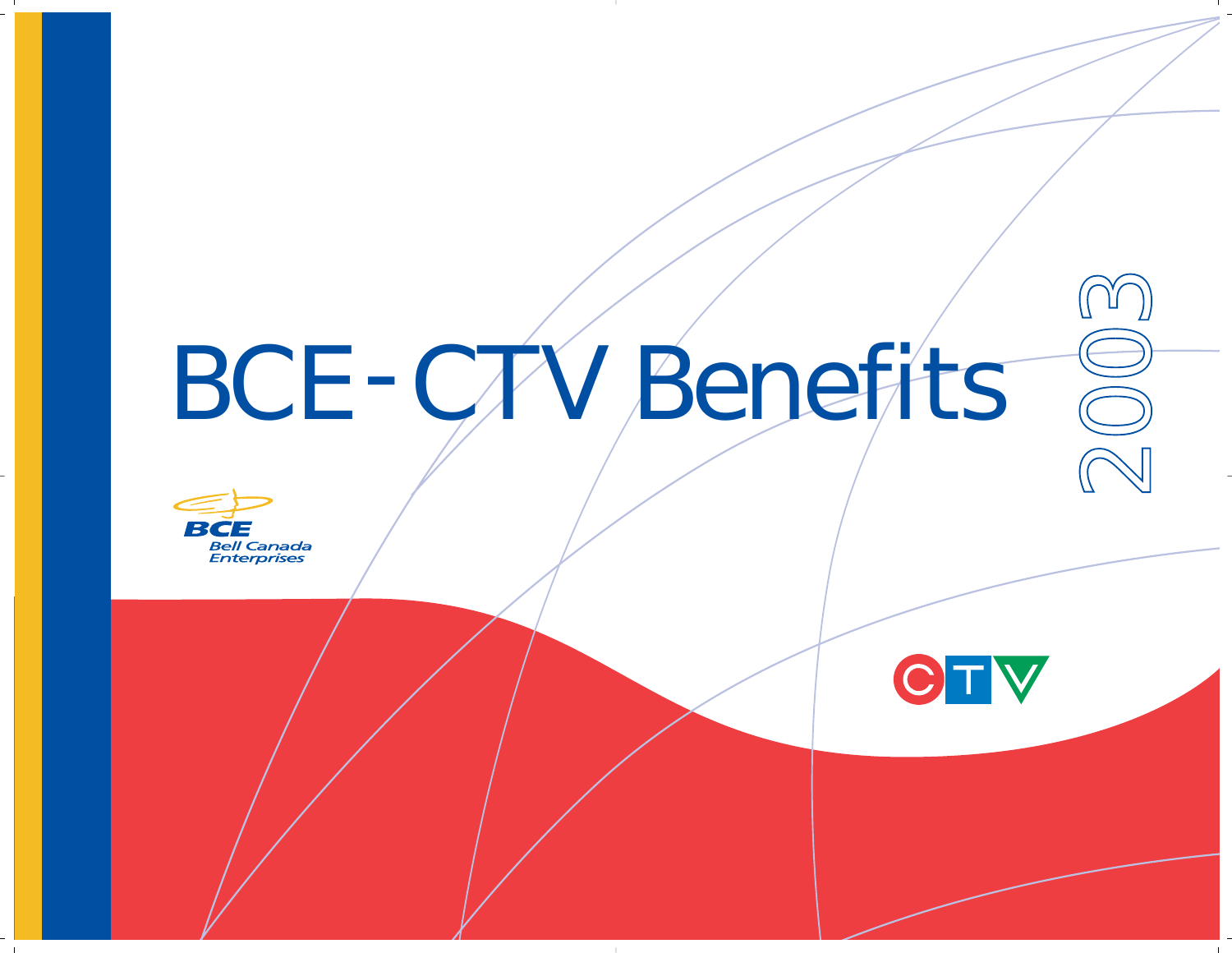# **PRIORITY PROGRAMMING:** PRODUCTION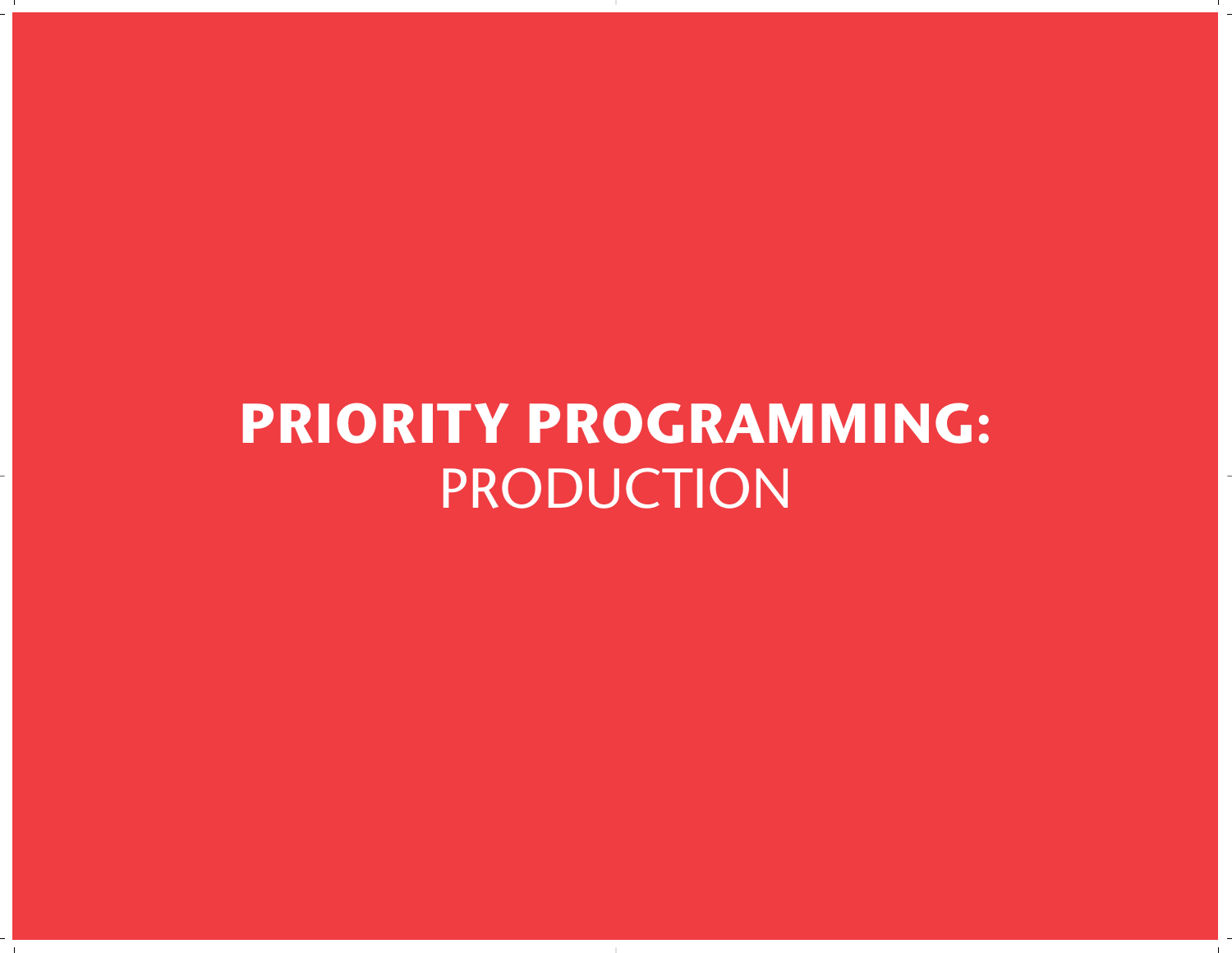*The BCE-CTV Benefits are meant to break some paradigms - they are intended to produce Canadian programming that is widely embraced by Canadian audiences, as well as the critics, and to create productions that have a financial return.* 

*This year, we have started to see the results.*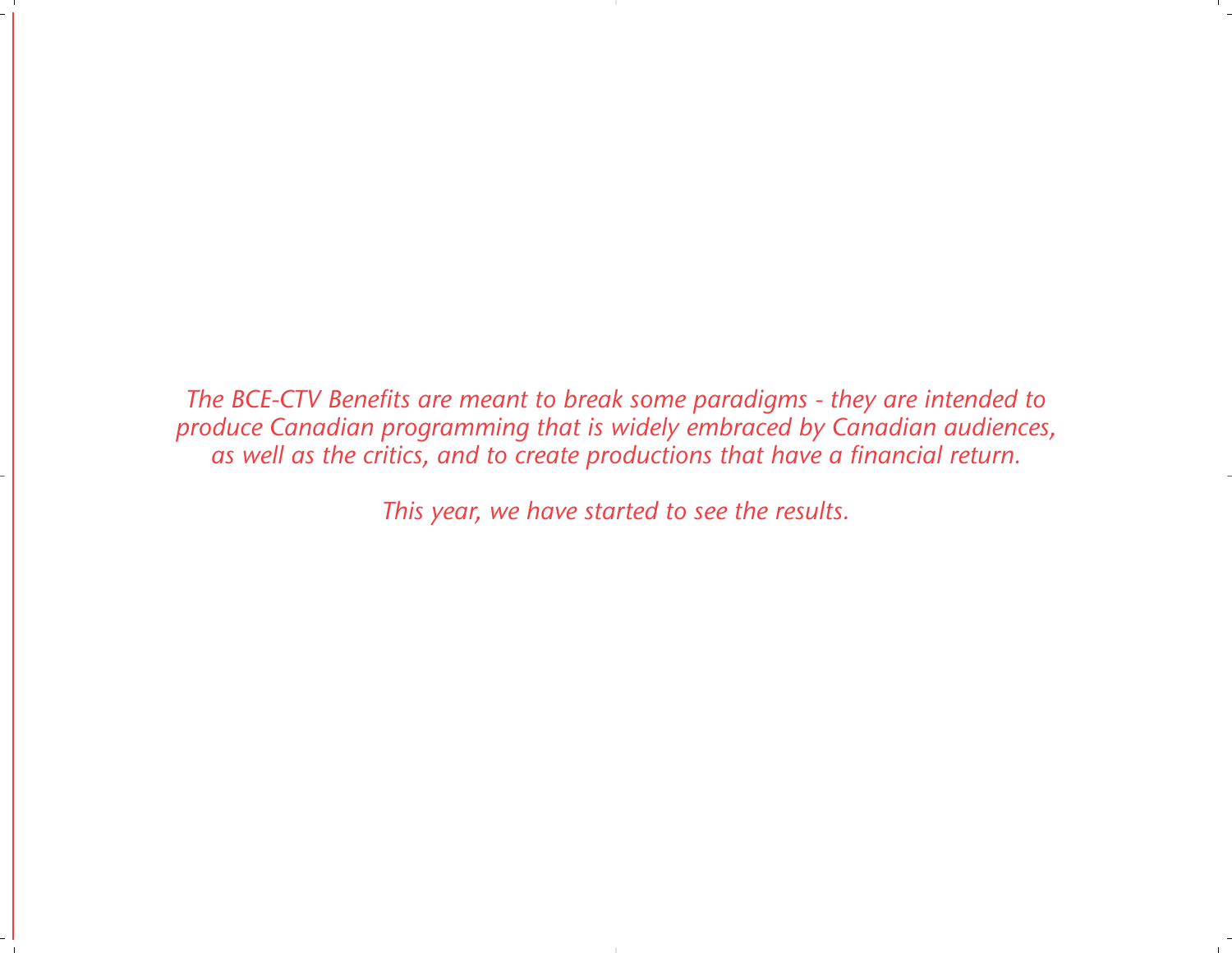# **GROUNDBREAKER**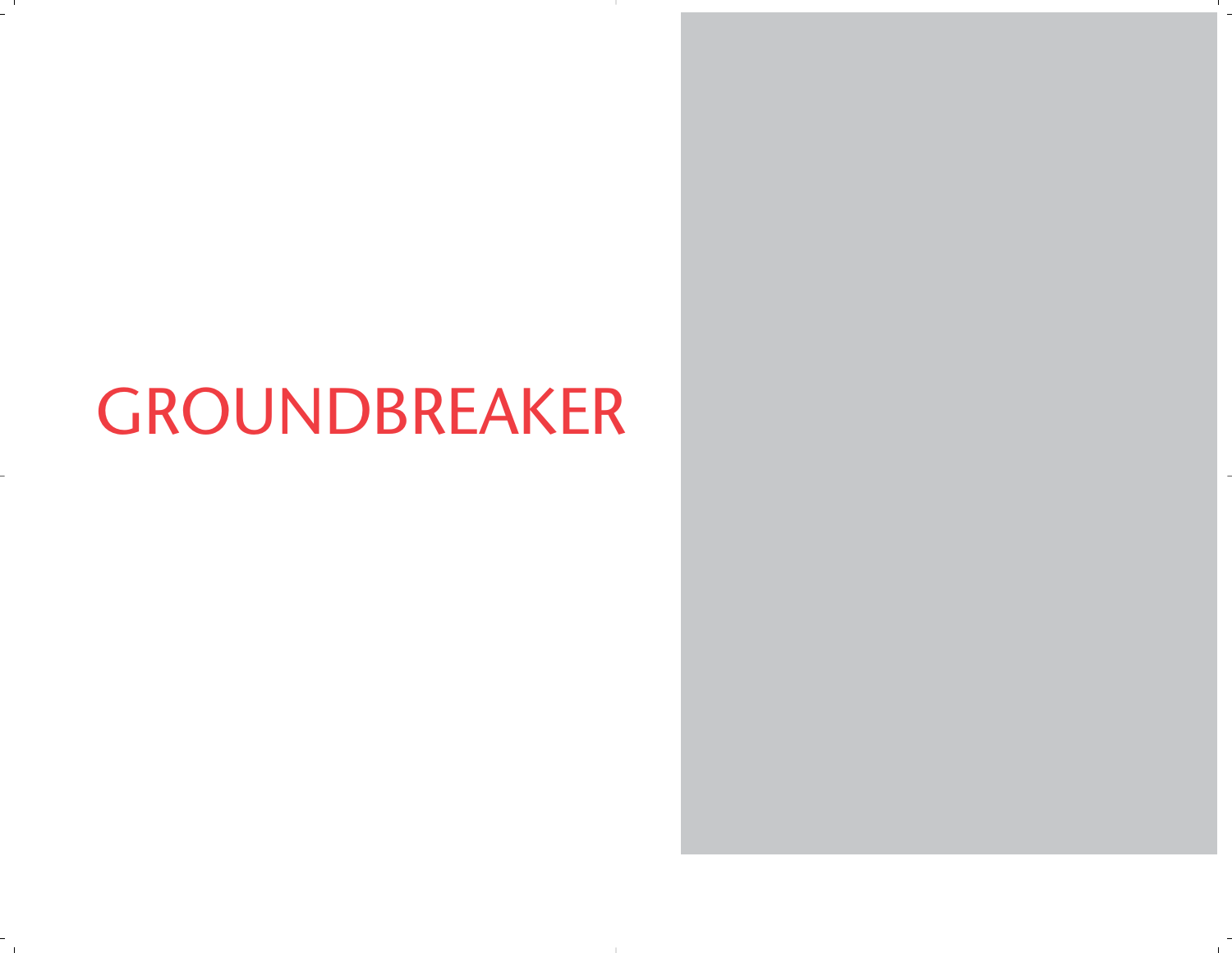The GROUNDBREAKER benefit supports interactive entertainment television series. This year, two exciting projects, *Canadian Idol* and *Corner Gas*, were supported.

*Canadian Idol*, a 28-episode series, became an overnight phenomenon, in which the audience voted to determine their national pop idol. This past summer, an extraordinary audience of 3.6 million viewers watched 23-year-old Ryan Malcolm, from Kingston, Ontario, become the first-ever Canadian Idol. With an average audience of 2.06 million viewers, *Canadian Idol* is, according to Nielsen Media Research, the most-watched Englishlanguage Canadian series ever, since electronic measurement began.

The series, which began June 9 on CTV and aired through the summer, ended with a cross-country bang as news of Ryan Malcolm's victory made front-page headlines across Canada. Along the way, the series earned recognition from inside the House of Commons, print and broadcast media across Canada, mainstream American entertainment shows and as far away as South America.

Programming produced under the Groundbreaker benefit is intended to marry conventional television with interactive features. Millions of viewers voted over the course of the series to determine the identity of the first Canadian Idol. This interactive component of *Canadian Idol* was an integral part of the show and fundamental to its success. It was the first time, on such an ambitious scale, that Canadian viewers had the opportunity to interact with and determine the outcome of a Canadian show. In all, 20.5 million votes were cast by millions of Canadians from Newfoundland and Labrador to Vancouver Island to Nunavut, making *Canadian Idol* the television event of the year.

After careful analysis, voting by telephone, rather than by the Internet, was chosen as the primary tool for viewer interaction. Further, using telephone and wireless technology for the voting process enabled us to control the security of the voting process at the necessary level to ensure that all results were correct.

The Web site and message board for the series further enriched the interactive experience, and created the means by which people across Canada shared experiences, and their delight or frustration, as their favourite idols moved through, or fell out of, the competition. Geography divides us in Canada, but television has the power to unite people in spite of geography, and *Canadian Idol* took that to a new level. From April to September 2003, the Web site had 38 million page views, and in the month of September alone, there were 405,324 unique users and 9.44 million page views. The message board had almost 15,000 members, with top topics naturally being messages about the competitors, host and judges.

*Canadian Idol* is based on a UK format that has been licensed and adapted by 22 countries around the world, so far. In each country, despite sharing certain elements such as the overall "look", the show has been modified to reflect that country's culture and the tastes of its own unique audience. *Canadian Idol* departed from other "Idol" productions in its use of so many locations (in an effort to bridge Canada's enormous size and unique geography), and in its story-telling by documenting more about each contestant - documenting more of their life, their community and their personality off-stage.

Auditions were held in eight cities across Canada, (Halifax, St. John's, Montréal, Ottawa, Toronto, Winnipeg, Calgary and Vancouver) over a seven-week period, and the response was overwhelming. Thousands of Canadians aged 16-26, from all regions, lined up, sometimes for days, in snowstorms and in rain, to seize a chance to share their talent with the rest of the country. In each audition city, local press coverage and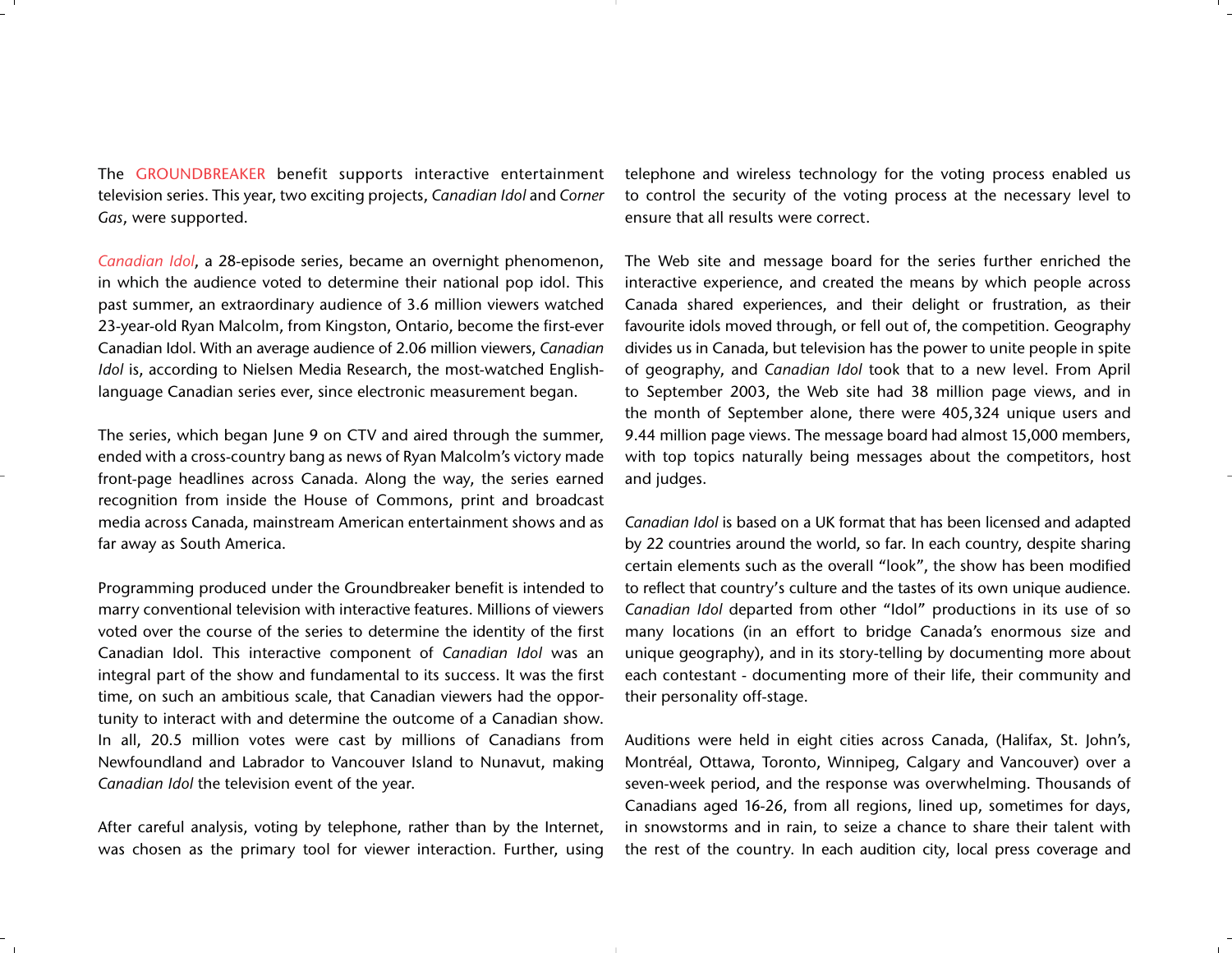excitement was enormous, and this built to a national fever pitch. The excitement and energy of the competitors was astonishing, and the series reflected their diverse styles and enthusiasms. *Canadian Idol* was a local show in the best sense: the heart of the show—the talent that was showcased and the widespread interest and enthusiasm amongst viewers—came from all parts of the country. More than any other Englishlanguage show on Canadian TV, Canadians felt an ownership and pride in *Canadian Idol*.

And Canadians of every age and from every part of the country watched—including teenagers: 43% of 12-17 year-olds watched some part of the series. Furthermore, viewers from across Canada and particularly from her home province of Quebec, celebrated the strong performance of Audrey de Montigny, who made it to the Top 4. This was truly a show that attracted all age groups and an experience that all Canadians could share.

Moreover, there is every reason to think that the finalists will become Canadian music stars—even the participants who only made it to the Top 100 were celebrities in their hometowns, and each of the Top 11 contestants is poised for a music career. At the time of writing, Canadian Idol Ryan Malcolm's single was at #1 on the charts, and he performed the national anthem at Canada's most popular sporting event: the Grey Cup. In December, 2003 he will travel to London, England to participate as Canada's representative in *World Idol*. Finalist Audrey de Montigny has also been signed by BMG to record her first album. This is true star building, where the audience itself judges the talent and creates a star.

All of the projects supported by the BCE-CTV Benefits are more ambitious and on a larger scale than could normally be afforded without benefit funding, and this was especially true for *Canadian Idol*. The series posed a large risk to CTV and its producers because the scope of the show was enormous and included so many logistical hurdles, the budget was very large, and there was no guarantee that Canadians would watch it. It is safe to say that without the benefit dollars, CTV would not have licensed *Canadian Idol*. However, the risk paid off; the series was an enormous success and has shown that a Canadian series can attract millions of Canadians of all ages from across the country. This result is exactly what the BCE-CTV Benefits have been aiming for.

A completely different Groundbreaker is the new 13-episode half-hour comedy series entitled *Corner Gas*. Respected, popular and awardwinning comedian Brent Butt returns to small town Saskatchewan to portray the life he might have led had he ever gotten a real job: manning the pumps as the new owner of "Corner Gas". Brent Butt, named Canada's best stand-up comic at the 2001 Comedy Awards, has, through his performances, shared his love of small town prairie life with television and live audiences around the globe. *Corner Gas* brings his comic genius back home and allows him to reveal to Canada and the world what Saskatchewan is really about—both on screen and on-line. Filmed entirely on location, the series is now in post-production with an anticipated air-date in 2004.

The *Corner Gas* Web site will be one of the largest on-line endeavours that CTV has ever initiated. The site will allow visitors to become one of the residents of the fictional town of Dog River, contributing to an adaptive, 3D on-line community. Similar to SimCity™, people can be characters in the on-line games and build a virtual life for themselves in Dog River, Saskatchewan.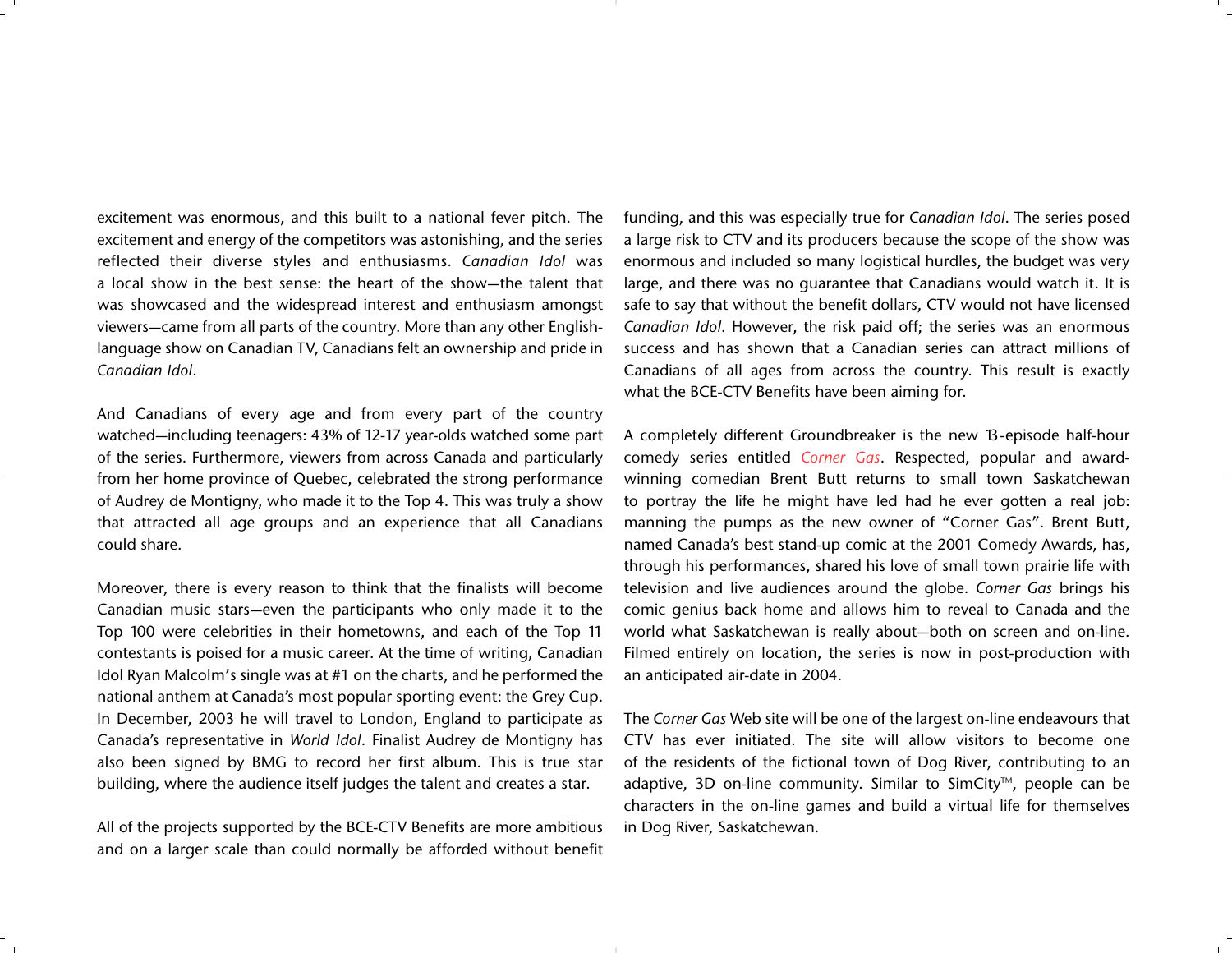# **GROUNDBREAKER**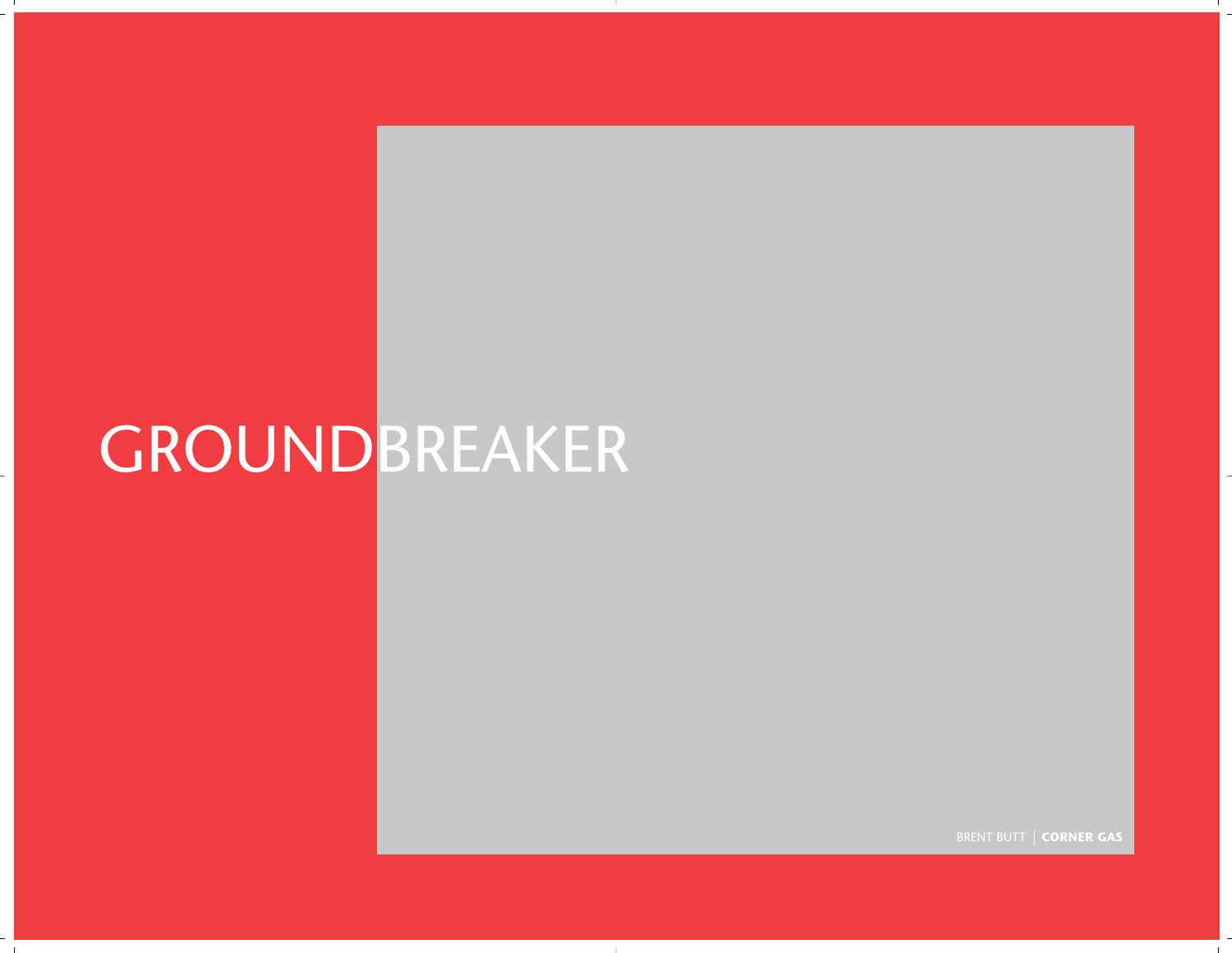# GREAT BIG SHOW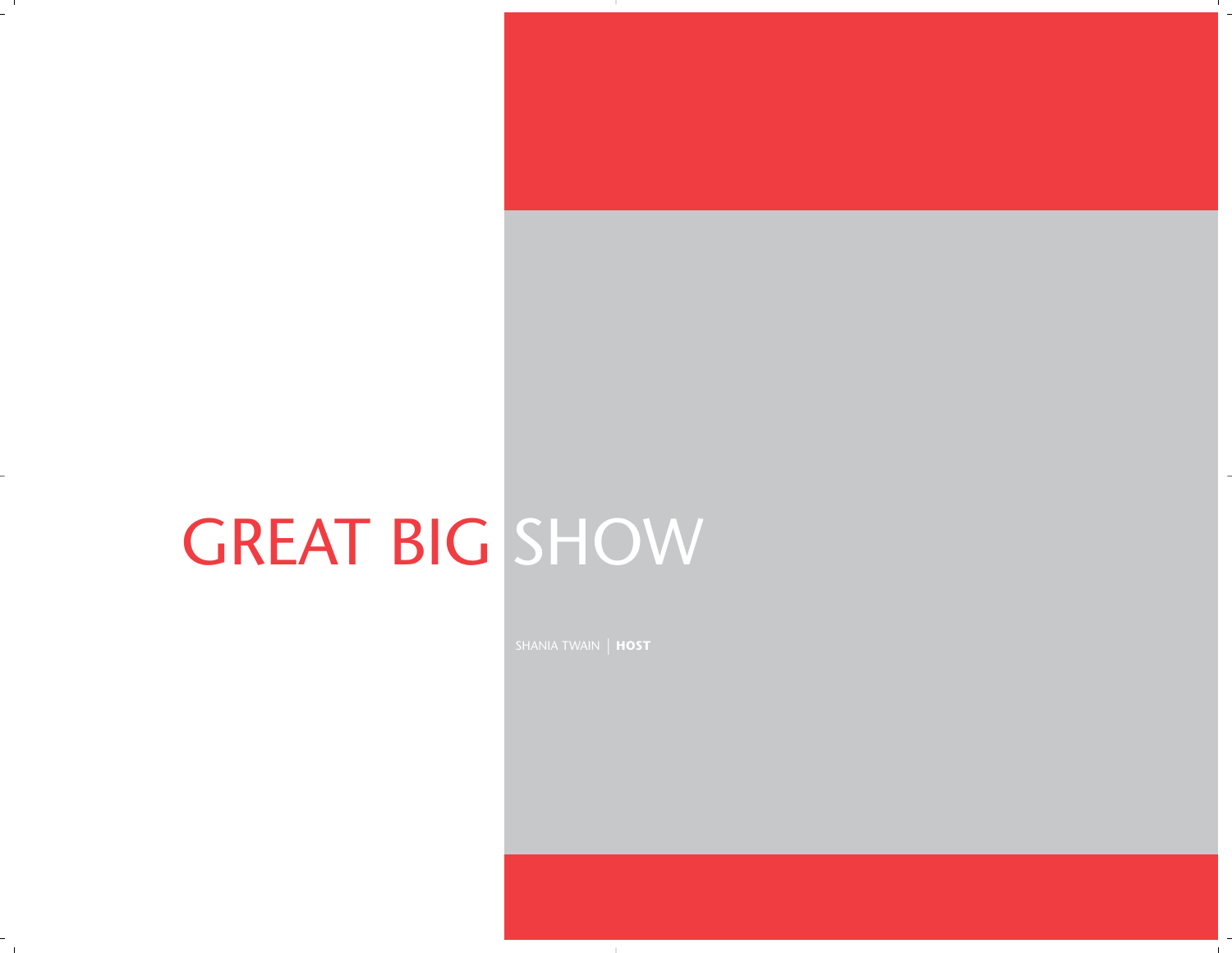The *2003 Junos* was an event variety show with mega-watt star power. That it drew a record audience of 2.2 million viewers (2+) was no surprise given that it showcased top Canadian music stars, including host Shania Twain. This lavish celebration of Canadian talent featured performances by such Canadian artists as Avril Lavigne, *Blue Rodeo*, *Our Lady Peace*, Remy Shand, Sam Roberts, *Swollen Members* and Tom Cochrane. Twain was also joined by a virtual "who's-who" including Alanis Morissette, Chantal Kreviazuk, Doc Walker, James Ehnes, Jane Bunnett, Kathleen Edwards, Danko Jones, Glenn Lewis, Jully Black, Molly Johnson, Sarah Slean, Shawn Desman, and groups *K-OS*, *Nickelback* and *Theory of a Deadman*. This year the show aired live from the Corel Centre in Ottawa, with an audience of 14,000 people at the event. This spectacular celebration brought out the best in Canadian music talent, and Canadian viewers and the industry responded: it won the Gemini for Best Music, Variety Program or Series at the 18th Annual Gemini Awards.

AVRIL LAVIGNE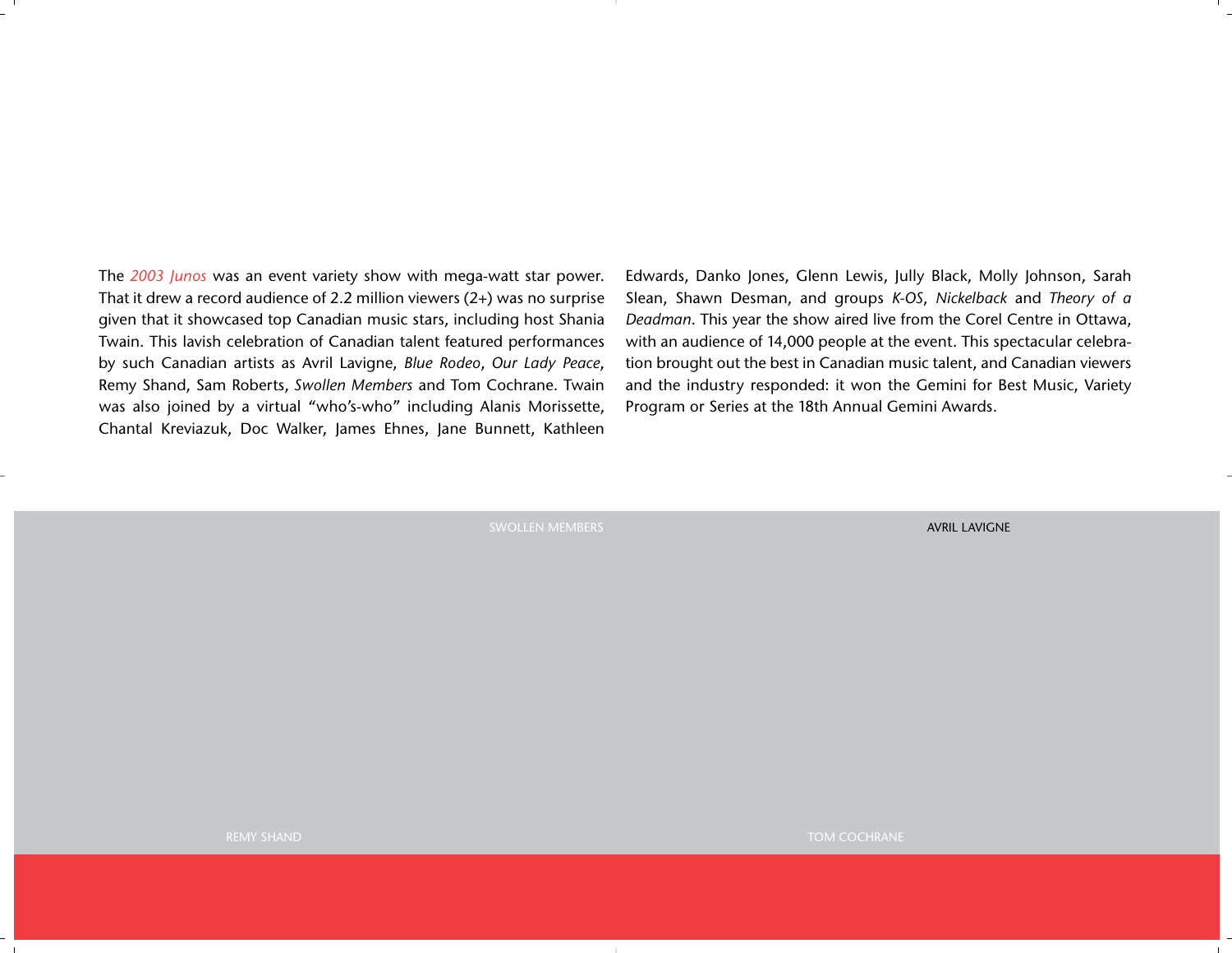## HEROES, CHAMPIONS & VILLAINS MOVIES

**LIVES OF THE SAINTS**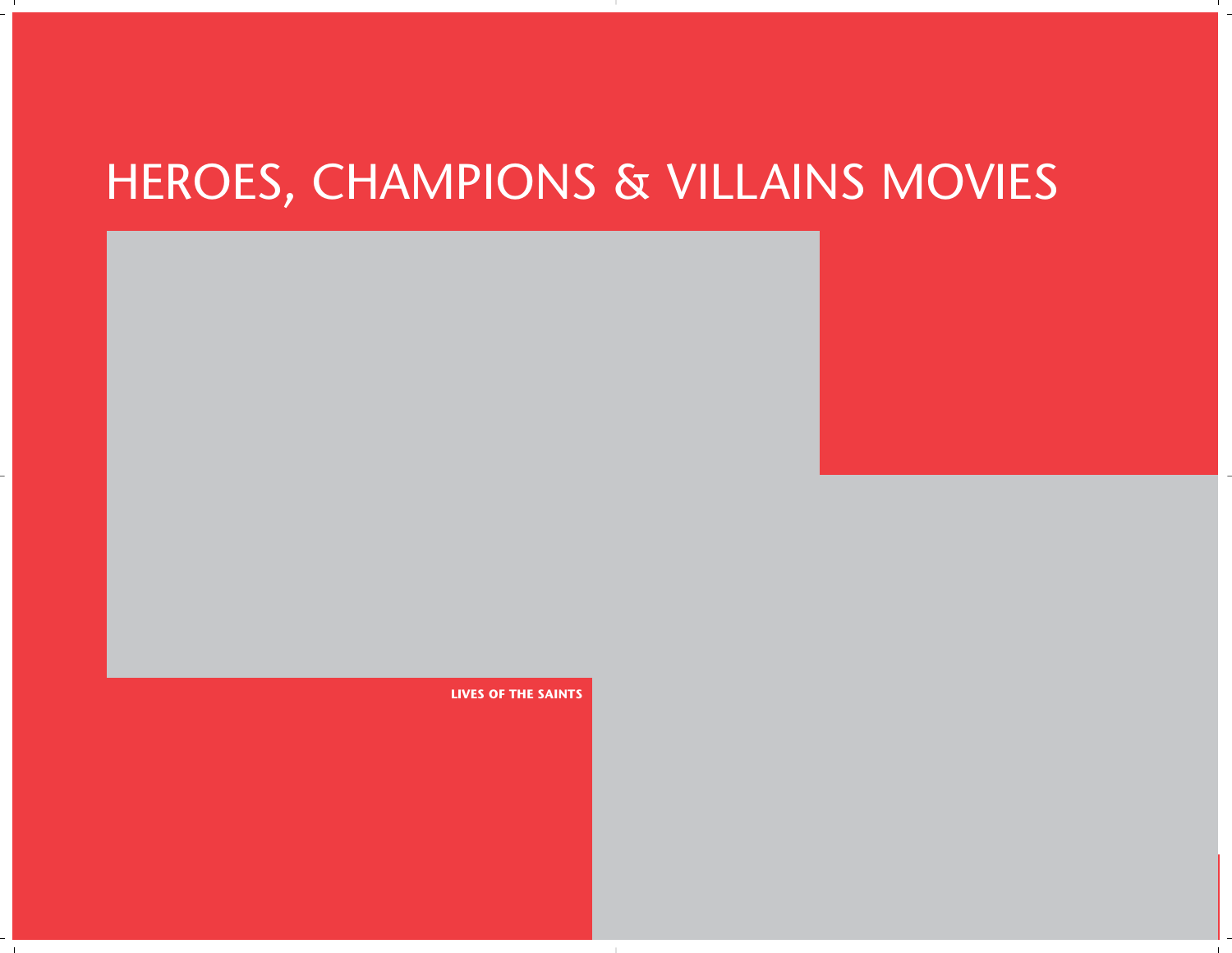CANADIAN MOWs have arguably been the most important success story of CTV's Canadian drama to date, telling important Canadian stories that have struck a chord with viewers. They have showcased powerful acting, writing and directing talent through impressive ratings, and distribution and broadcast overseas.

And we think that the movies produced under the Heroes, Champions and Villains strand will continue this success. Two movies, *Lives of the Saints* and *Zeyda and the Hitman*, were "greenlit" under this strand this year. Both are event movies that CTV believes will play to large audiences, both Canadian and international.

*Lives of the Saints* is the first in this new strand of dramatic movies supported by the BCE-CTV Benefits. This four-hour mini-series, directed by Jerry Ciccoritti, stars Sophia Loren, Fabrizio Filippo, Jessica Paré, Sabrina Ferilli and Kris Kristofferson in an epic love story that spans four decades and two continents. Based on a trilogy of critically acclaimed, award-winning novels by Italian-Canadian author Nino Ricci, *Lives of the Saints* chronicles the saga of the Innocente family, and the consequences of pride, the violence of war, the disorientation of immigration and the promise and power of love.

*Zeyda and the Hitman* is a black comedy about Gideon Schub, a retired Jewish grandfather who takes out a "hit" on his own son-in-law. After being denied access to his beloved 5-year-old grandson, mild-mannered Schub is at his wits' end until he meets Nathan Winkler, a would-be mobster. Together they conspire to solve Schub's domestic problems, using peanut butter as their lethal weapon. Judd Hirsch, Danny Aiello, Mercedes Ruehl and Gil Bellows are part of the stellar cast of this movie that was shot in Winnipeg this past summer. The movie was initially developed under Writer Only Drama Development, another BCE Benefit.

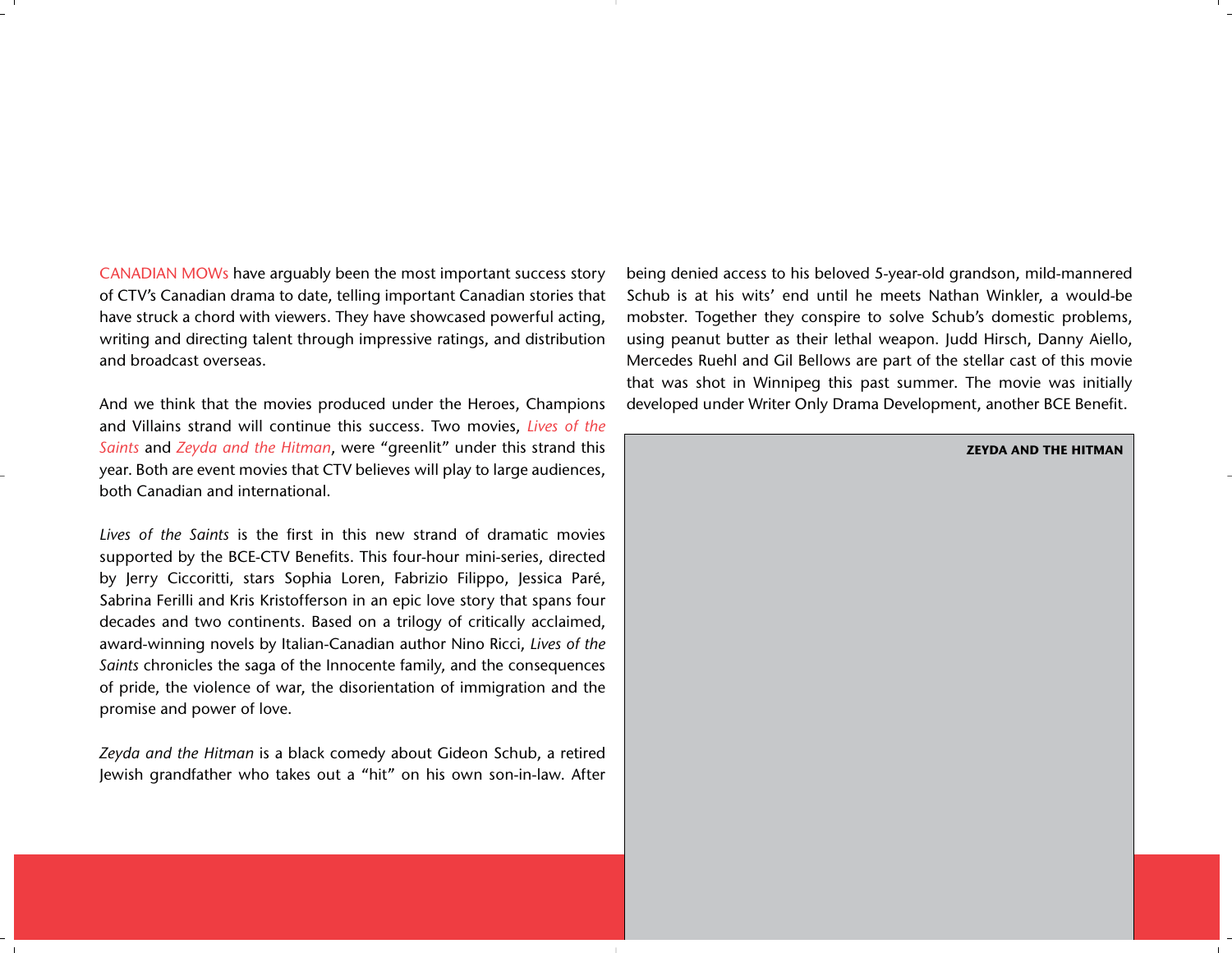## DRAMATIC SERIES EXTENSION

This year, CTV is pleased to have supported the popular family series *Degrassi: The Next Generation* using the Series Extension benefit for a second time. Under this benefit strand, CTV provides the majority of the financing needed to produce additional episodes of a series. Typically, Canadian producers can only raise sufficient financing to produce a series cycle of thirteen episodes, while international programming is more often produced as 22 episodes to a cycle, which is more attractive to many buyers as it builds audiences more readily. This benefit therefore allows a Canadian series to better compete with international programming on the world stage, as well as allowing a series to build a larger audience domestically.

*Degrassi: The Next Generation* has proven the worth of this benefit—the series is successful at home and abroad, airing in 11 countries. Providing the resources to produce nine additional half-hours for its second and third seasons has helped to achieve this success and viewer loyalty. Receiving eight Gemini nominations this year, the series won five awards, including "Best Children's or Youth Fiction Program or Series." The series and its Web site, *degrassi.tv*, won "Best Interactive" and "Most Popular Web site." *Degrassi.tv* provides enhanced story-telling that is co-ordinated with CTV's television broadcasts and a vivid on-line experience for more than 250,000 registered users of the Web site.

## DOCUMENTARY EVENTS

Responding to a devoted fan base and the near-mythic status of one of Rock 'n' Roll's founding fathers, CTV supported the production of *Ronnie Hawkins: Who Do You Love?* This moving documentary follows the tumultuous journey of the legendary musician as "The Hawk" is diagnosed with inoperable cancer, confronts with inimitable style his mortality, and then has a mysterious and sudden recovery. Filled with music, larger than life characters and his celebrated friends, *Who Do You Love?* is an affectionate tribute to a music icon.

Significant work continued this year on developing several documentaries, some of which are serious and some less so. All of them, however, explore thought-provoking and timely issues. Some of these projects include: an examination of the cult and the power of celebrity; a major investigation into the 1988 Olympic drugs scandal; the search for hundreds of women and children kidnapped during the Taliban era and exported as sex slaves; the rocky road to stardom as a handful of Canadians strive to be the next Kung-Fu superstar; an exploration of the genie that was uncorked when Viagra came out of the bottle; and the mix of design and urban politics as world famous architect Frank Gehry is invited home to Toronto to create a new masterpiece.

#### **RONNIE HAWKINS**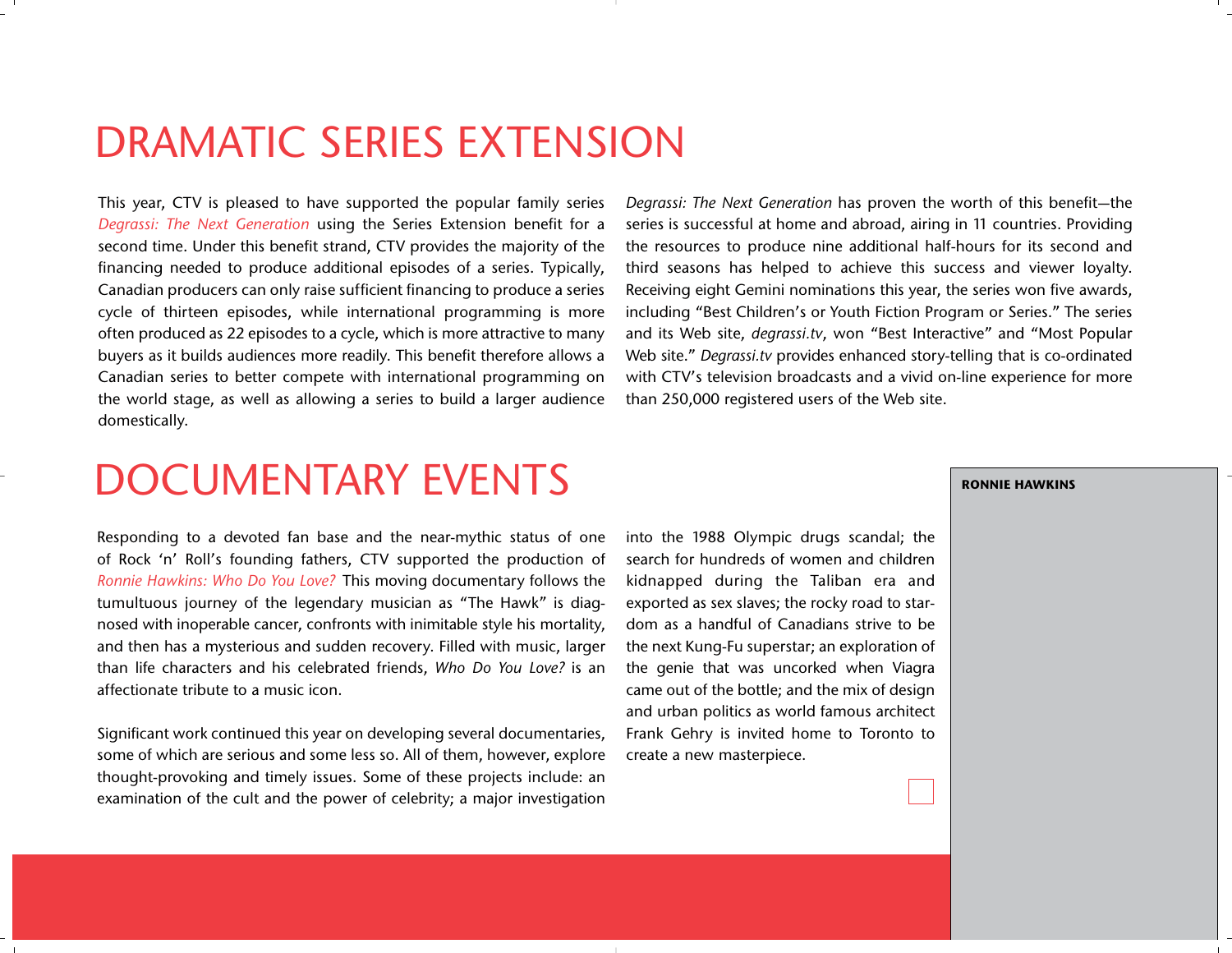**DEGRASSI: THE NEXT GENERATION**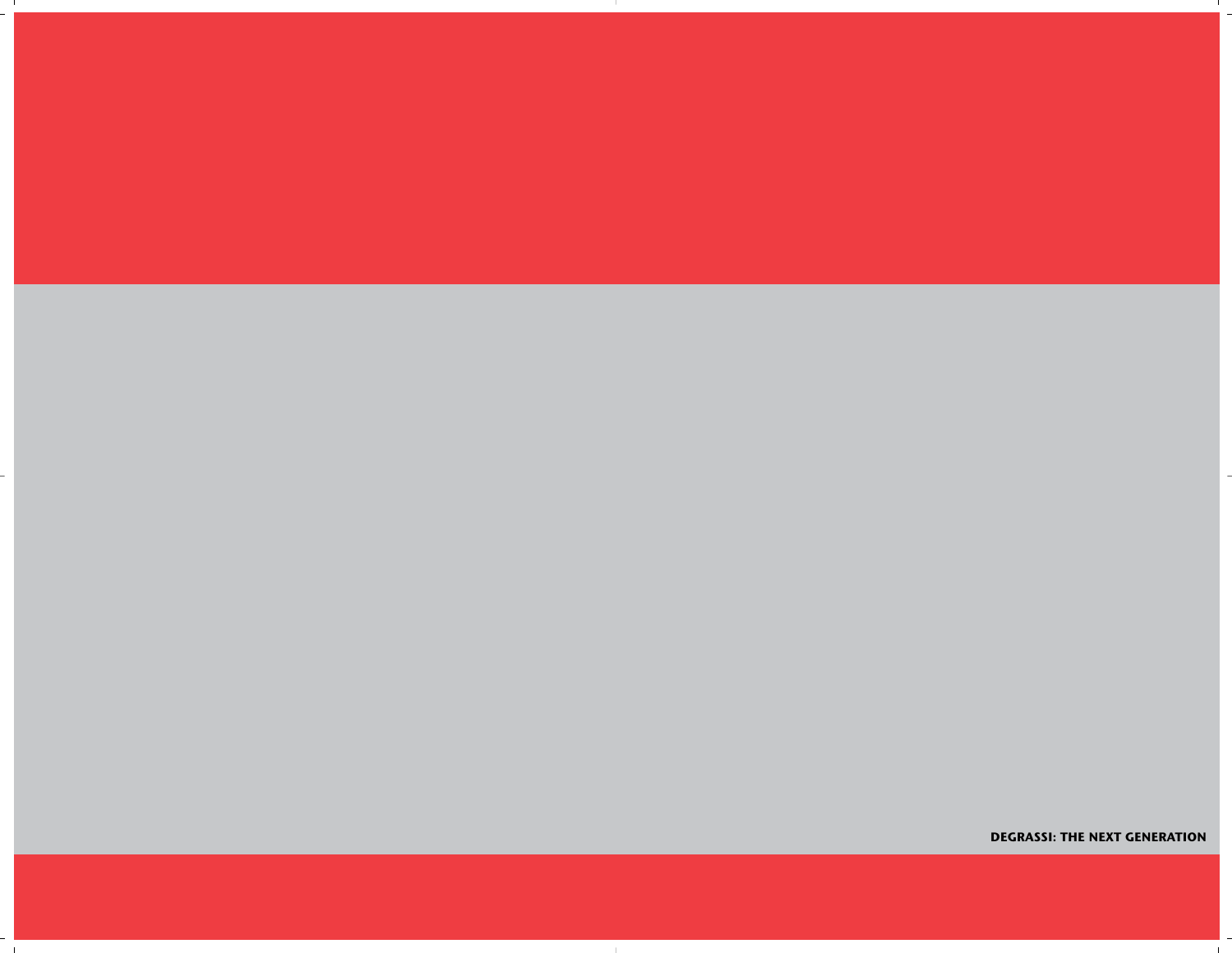# **PRIORITY PROGRAMMING:** DEVELOPMENT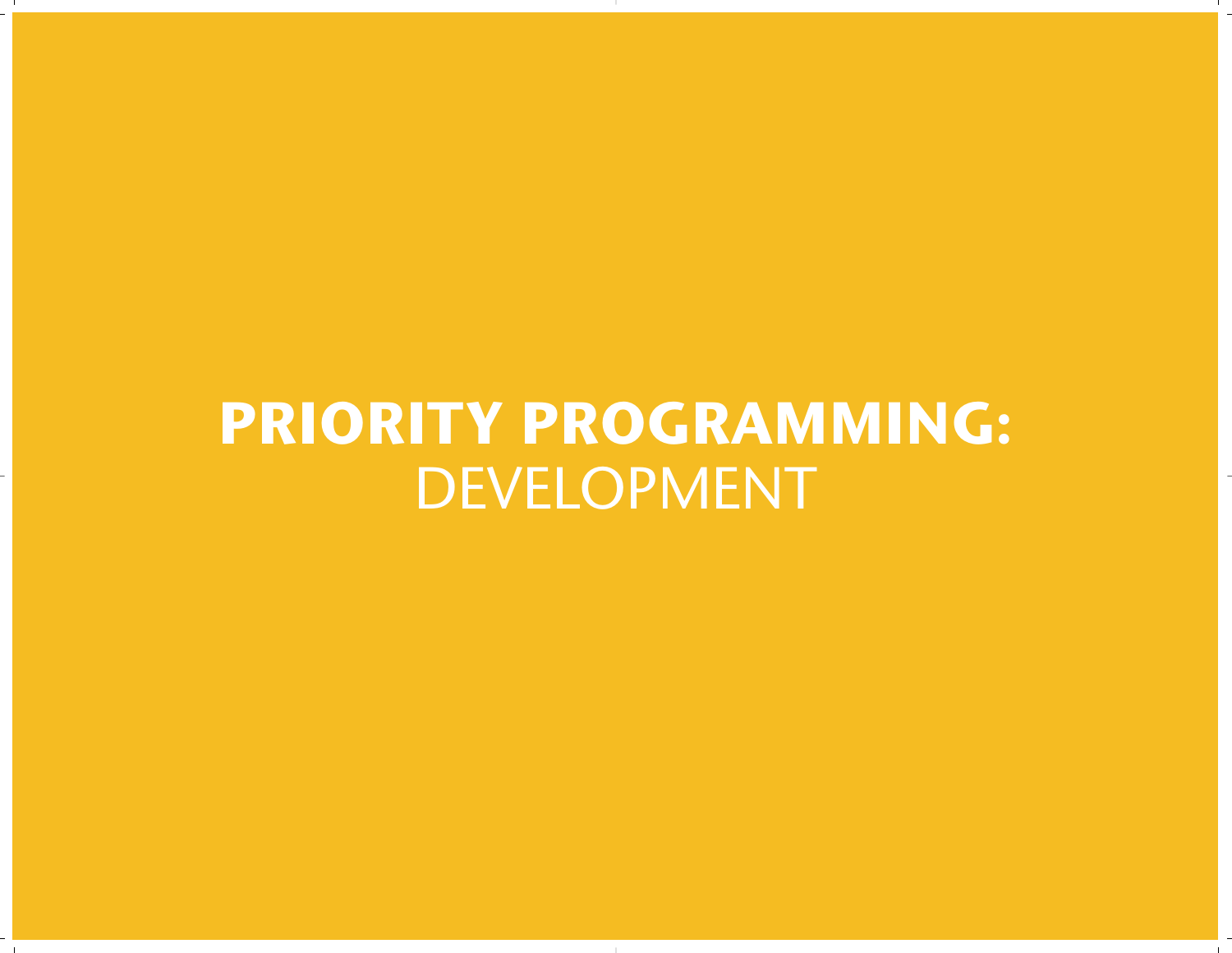*Development is at the core of all great television production.*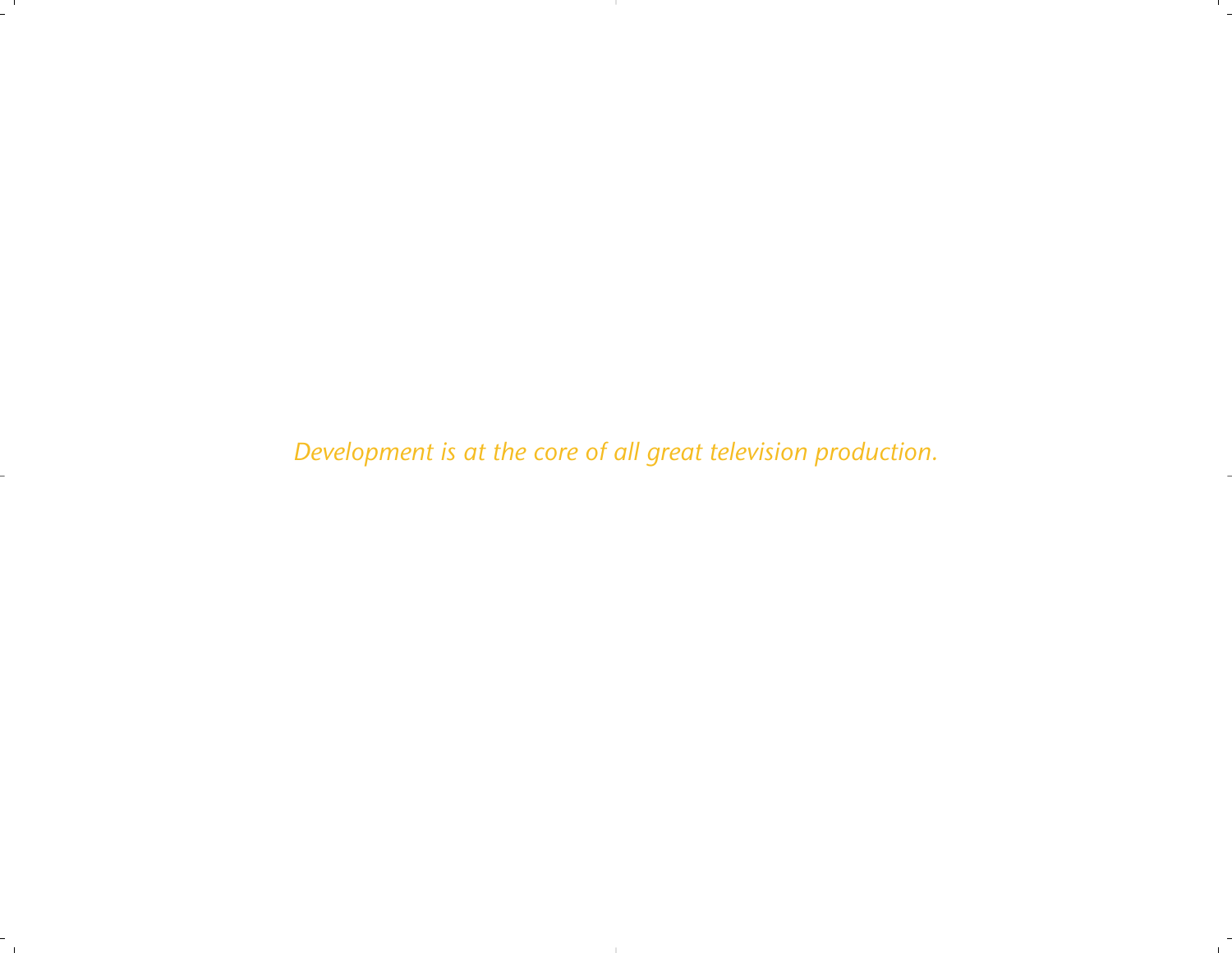## WRITER ONLY DRAMA DEVELOPMENT

Development continued on a broad slate of dramatic movies and series this year. More than 19 projects are in active development with writers under the "Writer-Only" development initiative. The success rate of this initiative is strong: three projects from the past two years have already been produced, another is in pre-production, one project has been "greenlit" for production with a producer, and four more have been transferred to producers.

Critical to this initiative is the fact that writers develop their dramatic story ideas directly with CTV. During this development work, CTV funds the entire development budget, allowing a writer to pursue his or her creative vision as fully as possible. At an appropriate stage (generally, after first draft), projects are transferred to independent producers who then assume the further development and possible production of the project. From comedies, to mysteries, to powerful stories about current issues that affect us all, the projects in development cover a wide spectrum of ideas. CTV is proud to be working with so many talented and creative writers—who range from new talents to multi-award winning pros—as they pursue their stories.

As mentioned, three Writer-Only projects have been produced thus far: *Zeyda and the Hitman* (described under the Heroes, Champions and Villians benefit), *The Death and Life of Nancy Eaton*, and *Choice: The Henry Morgentaler Story*.

*The Death and Life of Nancy Eaton* explores the infamous murder of Nancy Eaton (Jessica Paré), the beautiful 23-year-old department store heiress by her 17-year-old friend (Brendan Fletcher), a bloody encounter that shook the core of two of Canada's wealthiest families and robbed a mother of her only daughter.

*Choice: The Henry Morgentaler Story* chronicles the career of Dr. Henry Morgentaler (David Eisner) the unstoppable force behind the freedom of choice movement. Single-handedly, he set about to challenge the abortion law in Canada—sacrificing friends, family, and personal safety in his fight for women's right to choose.

**THE DEATH AND LIFE OF NANCY EATON**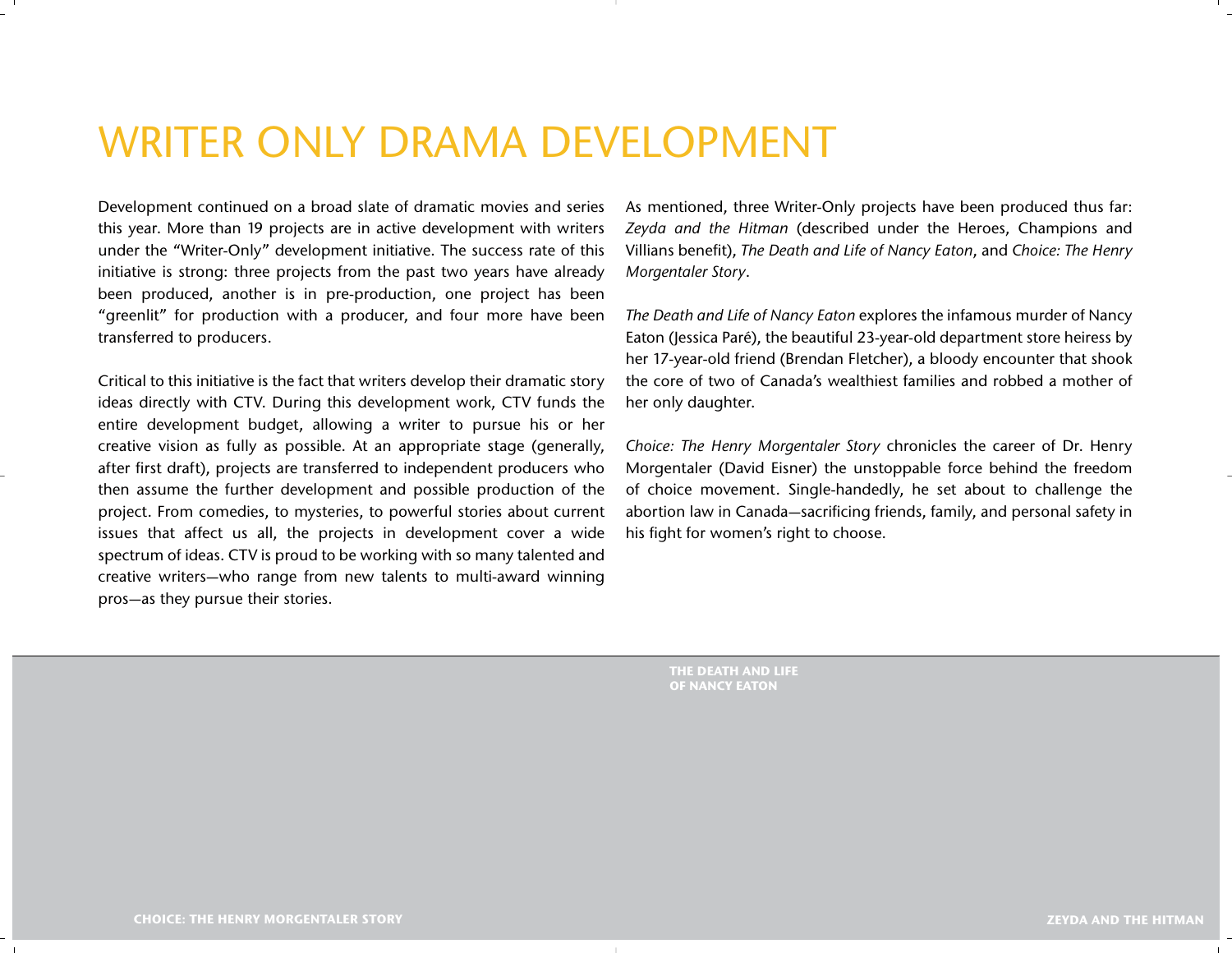## CROSS-CULTURAL DEVELOPMENT INITIATIVES

Under this initiative, independent producers receive vital development funding for their dramatic and documentary projects, bringing them one step closer to production. The key premise of this initiative is that the stories must have, at their heart, the complexities, connections and experiences that arise when one culture interacts with another. This year, CTV was pleased to support a number of projects, including four dramatic movies, two dramatic series and one mini-series. Of these, the mini-series has been produced and one series is poised to commence production. Further, two projects from previous years were produced this past year, *Sleep Murder* and *Team Spirit* (aka *Team Indigenous*).

The mini-series, *Lives of the Saints*, explores the immigrant experience through the saga of the Innocente family (see description under Heroes, Champions and Villains).

Developed under the Cross Cultural benefit and produced this year, *Team Spirit* is a story of tragedy and triumph. Inuit brothers, Jordin and Terence Tootoo dreamed of playing together in the NHL with the talent and potential to go all the way. Tragically, Terence chose suicide, shocking his Inuit community and the country. *Team Spirit* documents the inspiring story

> of Jordin's battles with cultural pressures and the demons of his brother's death to become a national hockey hero.

Jason Priestley stars in *Sleep Murder* as an ambitious young lawyer who defends an Inuit man (Natar Ungalaq) accused of the baffling murders of his best friend and adoptive mother. Developed with the support of the Cross Cultural strand, *Sleep Murder* was shot in Nunavut and Halifax in 2003 and is expected to air during the 2004 season.

*Keys Cut Here* is a new series that will feature stories from Vancouver's multicultural West End. The unlikely tenants of the Robson Arms apartment building know very little about their neighbours–but that's about to change. This ambitious and innovative 13-episode series will showcase emerging filmmakers and talent from Western and Atlantic Canada.

*Note:* Following the production funding crisis in the spring of 2003, \$300,000 from Cross Cultural development was committed, on an emergency basis, to finance the production of *Keys Cut Here*, a project developed under the Cross Cultural benefit. Without this additional commitment, the series could not have moved forward. As the series received limited funding from the Canadian Television Fund, the 6.5 hours of programming will not be counted toward the fulfillment of the 175 hours of incremental programming required by Decision 2000-747.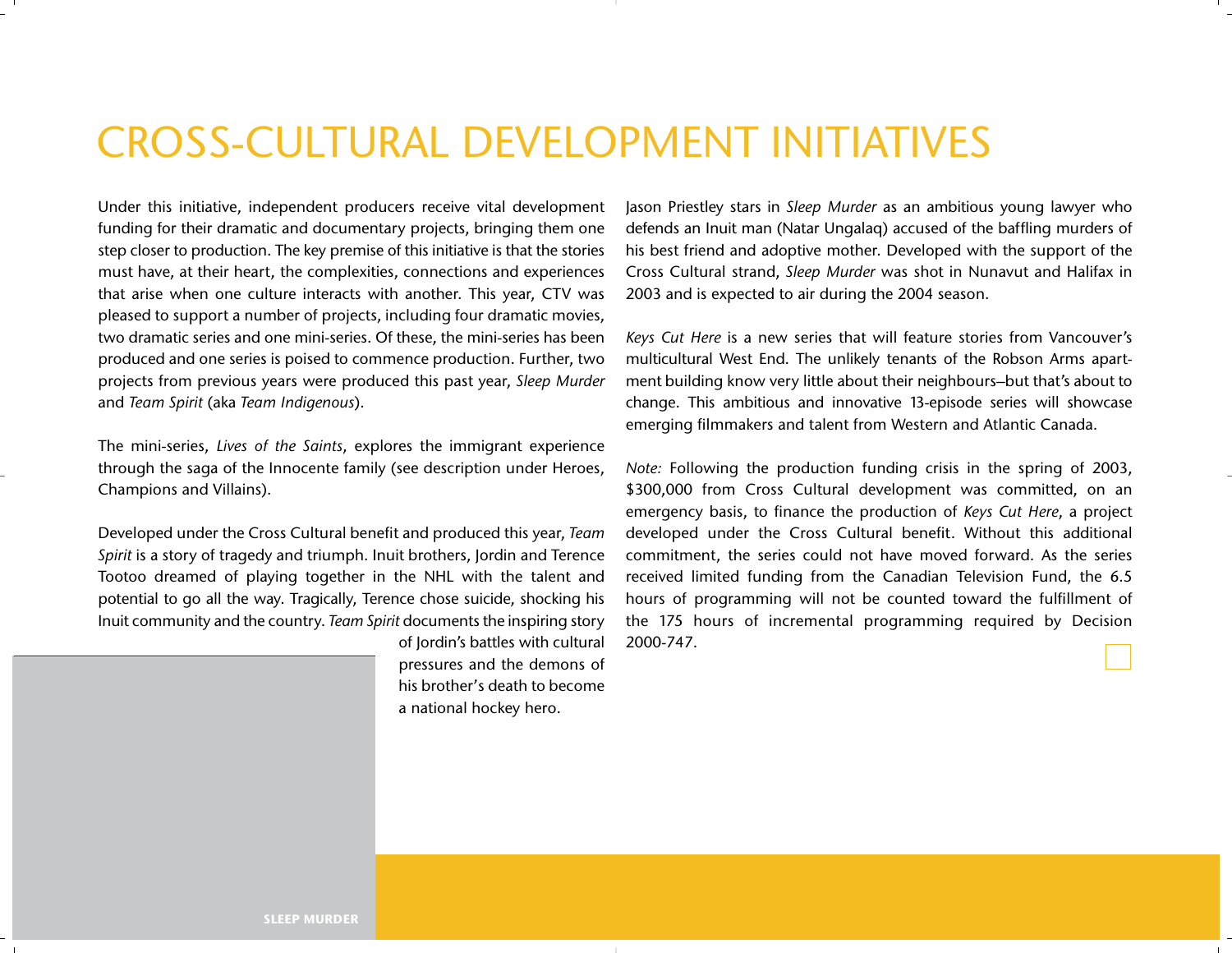## **PRIORITY PROGRAMMING:** NEWS & INFORMATION PROGRAMMING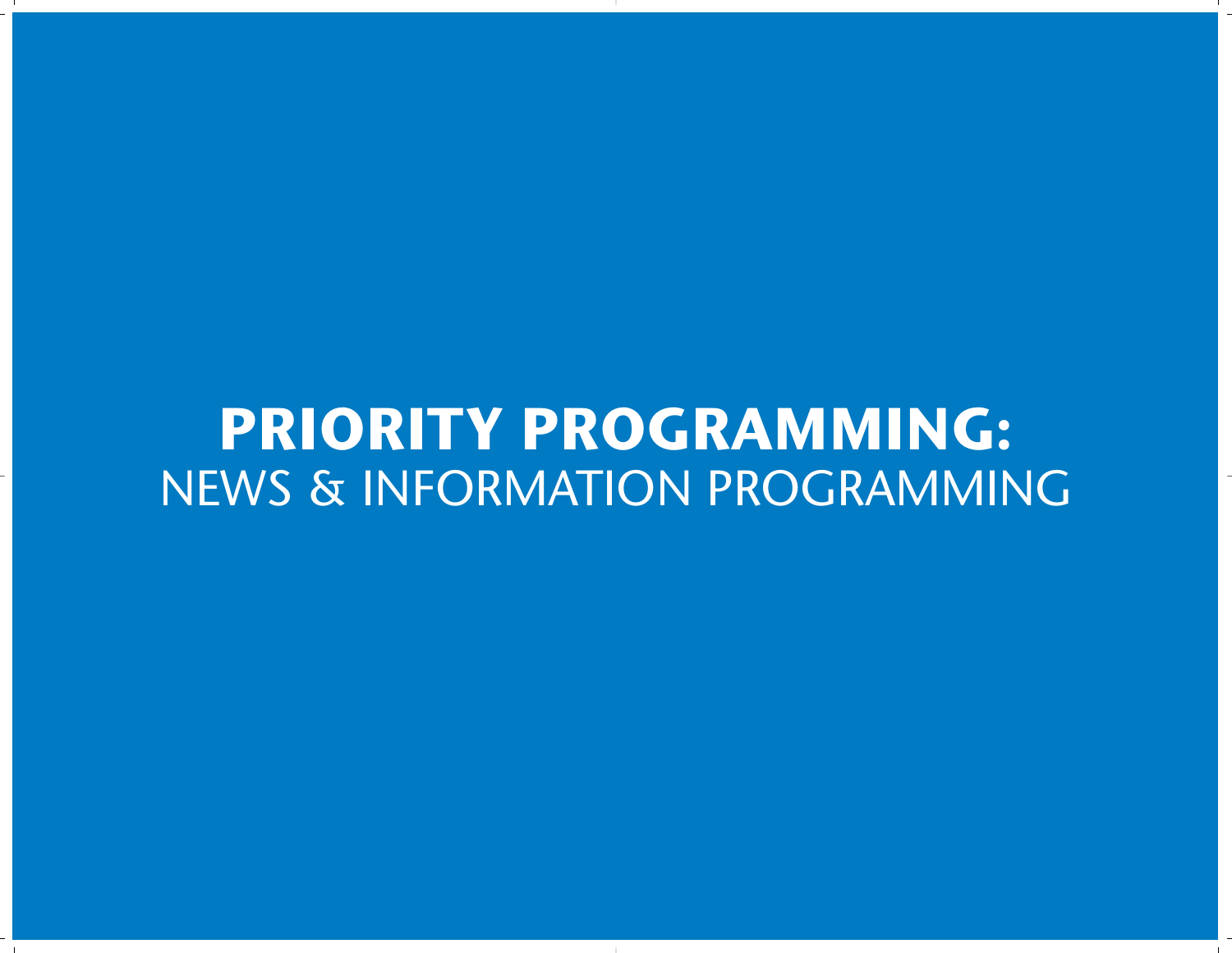*Thoughtful and thought-provoking coverage of events at home and around the world, from a Canadian perspective.*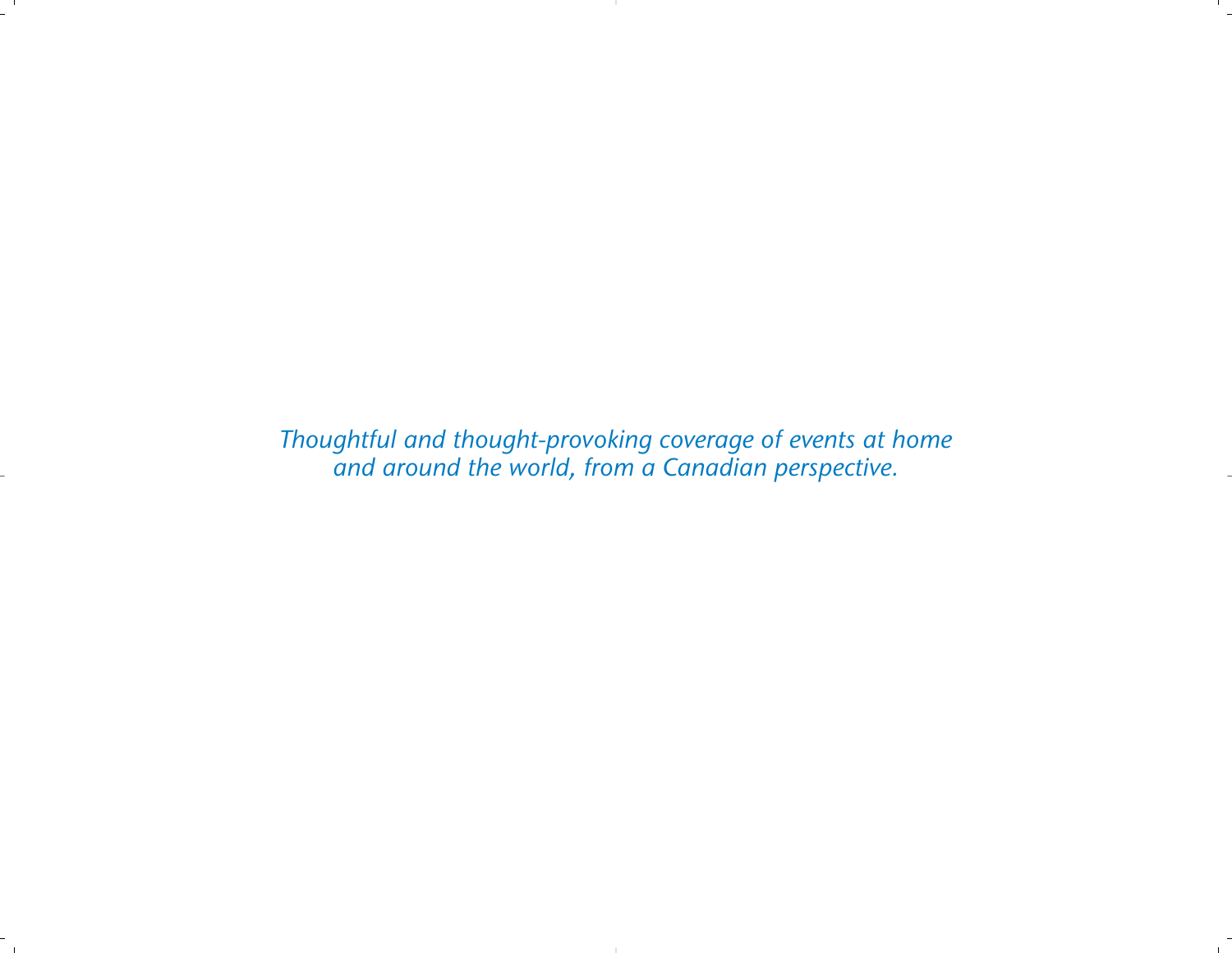### FOREIGN BUREAUS

2003 was a year of dramatic news events, and this benefit, which allows for additional foreign bureaus, enabled CTV to provide enhanced Canadian coverage and analysis of diverse stories around the world.

During the lead up to the Iraq war, our Sydney bureau was moved to Doha, Qatar where it remained throughout the war. This allowed us to report on a daily basis on troop movement, war preparations, the changes and developments in war strategy and how that affected Canadians.

Our correspondent in Delhi, Matt McLure, made three key trips to Afghanistan to report on the ongoing war on terrorism. He was there to mark the arrival of the first advance team of Canadians setting up Camp Julian in Kabul. On his second trip, he greeted the first group of Canadian soldiers who were arriving as peacekeepers. And his third trip involved "embedding" with the Canadian troops and reporting on events as they formally took over peacekeeping duties from the Germans.

CTV's Kampala bureau travelled to the Congo twice to report on the ongoing civil wars ravaging that country. As part of its efforts to resolve the attendant humanitarian crisis, the UN had enlisted the help of former Canadian General Maurice Baril to help negotiate an end to the civil war, bringing a significant Canadian angle to this important story. The bureau also travelled to Liberia to report on the civil war that led to the exile of Charles Taylor to Nigeria. Our correspondent was the only Canadian reporter to travel to Liberia to cover this story, demonstrating the value of this benefit to Canadian audiences–without it, such coverage would be impossible.

### REGIONAL SPECIALISTS AND TRAINING

This unit of specialists in the areas of Health/Safety, Science and Technology continues to provide local communities and our national audience with expert coverage and a high standard of journalism, drawing upon diverse backgrounds and points of view.

This year a variety of stories were covered by these specialists. A small sample: our food specialist in Kitchener reported on the tainted meat story in Aylmer, Ontario, the black market for milk and the ingredients in all that junk food we eat. Our environment specialist in Calgary reported from the South Pole while, closer to home, our rural affairs reporter in Regina told viewers about the impact of the Prairie drought and the devastation wrought by Mad Cow Disease. Our mental health specialist in Edmonton dealt with stress, depression and the pressures that teenagers face.

These regional journalists also continued to take part in training sessions on voice training, writing for television, story structure and presentation. Their video journalism skills have been honed as they study shooting and editing techniques. Their stories are constantly reviewed and critiqued to assist them in developing their skills as top-notch storytellers. This kind of training and feedback has been instrumental in their development.

### *21C*

In its second season, *21C* brought documentary and current affairs programming to Canadian teens and young adults. The second season saw *21C* covering such topics as parent abuse, self-injury, reality television and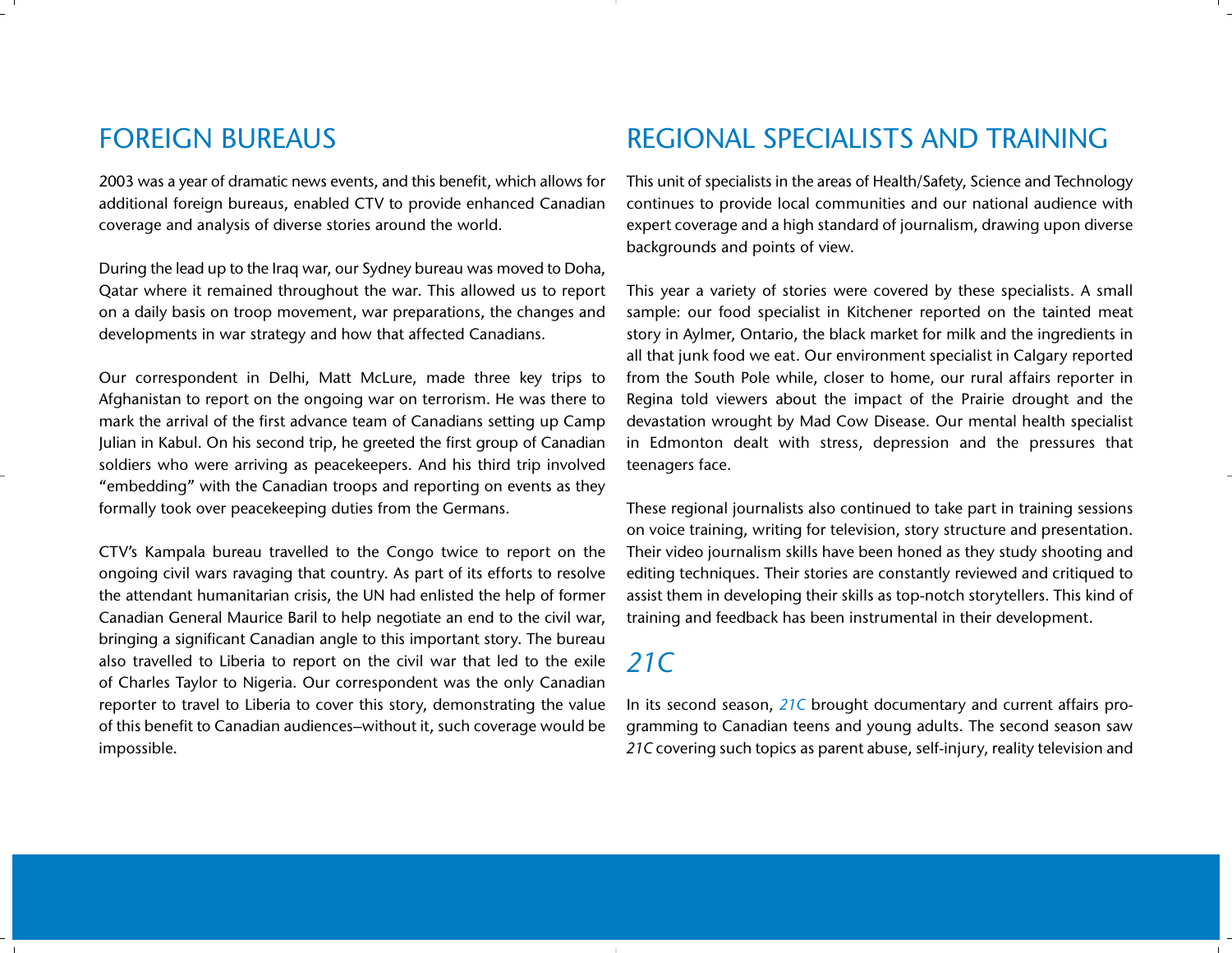

celebrity culture, illegal street racing, schizophrenia, and young women working in the sex industry to pay their way through university.

The *21C* Web site, www.21c.ca, continued to complement the on-air version of the series with interactivity and additional material. Along with the proven successes of the site's message boards, video links, story summaries, and on-line exclusives, this year saw the addition of the Reporter's Diaries to the Web site. In the Reporter's Diaries, journalists Dominic Patten and Anne-Marie Mediwake took viewers behind the scenes to

detail their experiences in putting the documentaries together from beginning to broadcast. Dominic and Anne-Marie had even more opportunities to talk directly to the audience when they, with special guests, participated in two live coast-to-coast Web chats.

### DIVERSITY IN NEWS INITIATIVES

Our commitment to diversifying our news programming continued to be a key focus for national and local news. CTV extended its diversity training across the country, holding workshops in Ottawa and Halifax, and more are scheduled for the months to come. In addition, our second Community and Culture producer, hired this year, has focused on diversifying our story selection and approaches. To assist in this effort, we released our Community Contacts database across the CTV News system. This database has more than 1200 names and numbers, providing new faces and contacts which producers and reporters can turn to for research, comment or an interview. This process has led to a greater diversity of ideas and expressions reflected in our news programming.

Our highly successful editorial boards continued to meet regularly, providing senior news managers at CTV with the opportunity to meet directly with members of various communities in order to develop a better understanding of the concerns and questions of both sides on a variety of issues. For example, members of the Gay and Lesbian community, the South Korean community, and the Iranian community met with CTV for meetings, tours and discussions on issues of importance to them. These editorial boards also are now being held in the local stations across the country.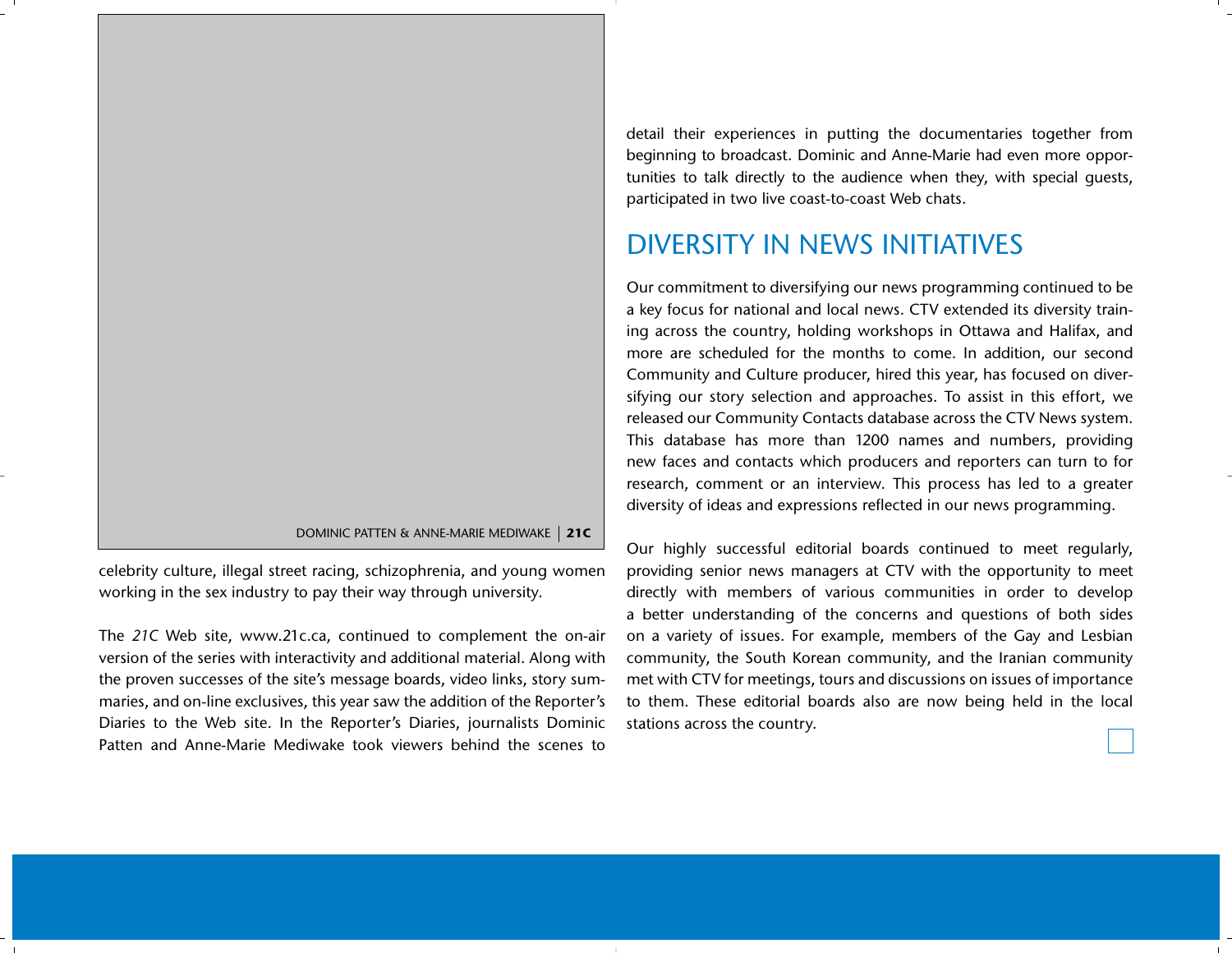### AUDITORS' REPORT

#### TO THE CANADIAN RADIO-TELEVISION AND TELECOMMUNICATIONS COMMISSION ("CRTC")

At the request of Bell Globemedia Inc. (the "Company") (formerly 1406236 Ontario Inc.), we have audited the attached schedules 1 to 11 detailing program exhibition, program production, program expenditures and tangible benefit expenditures and the Company's compliance with the requirements established by the CRTC as defined in Appendix II of Decision CRTC 2000-747 dated December 7, 2000, for the period from September 1, 2002 to August 31, 2003. This programming and financial information and the Company's compliance with the requirements established in Appendix II are the responsibility of the management of the Company. Our responsibility is to express an opinion on this programming and financial information and the Company's compliance with the requirements of Appendix II based on our audit.

We conducted our audit in accordance with Canadian generally accepted auditing standards. Those standards require that we plan and perform an audit to obtain reasonable assurance whether the programming and financial information is free of material misstatement and whether the Company complied with the requirements established in Appendix II referred to above. Such an audit includes examining, on a test basis, evidence supporting the amounts in the programming and financial information and the overall compliance with Appendix II, and where applicable, assessing the accounting principles used and significant estimates made by management.

In our opinion, (i) the attached schedules 1 to 11 of program exhibition, program production, program expenditures and tangible benefit expenditures present fairly, in all material respects, the production, exhibition and program expenditures of the Company for the period from September 1, 2002 to August 31, 2003 in accordance with the requirements established in Appendix II referred to above and (ii) the Company is in compliance, in all material respects, with the requirements set out in Appendix II referred to above for the period from September 1, 2002 to August 31, 2003.

Delotte & Touche LLP

Chartered Accountants

Toronto, Ontario November 4, 2003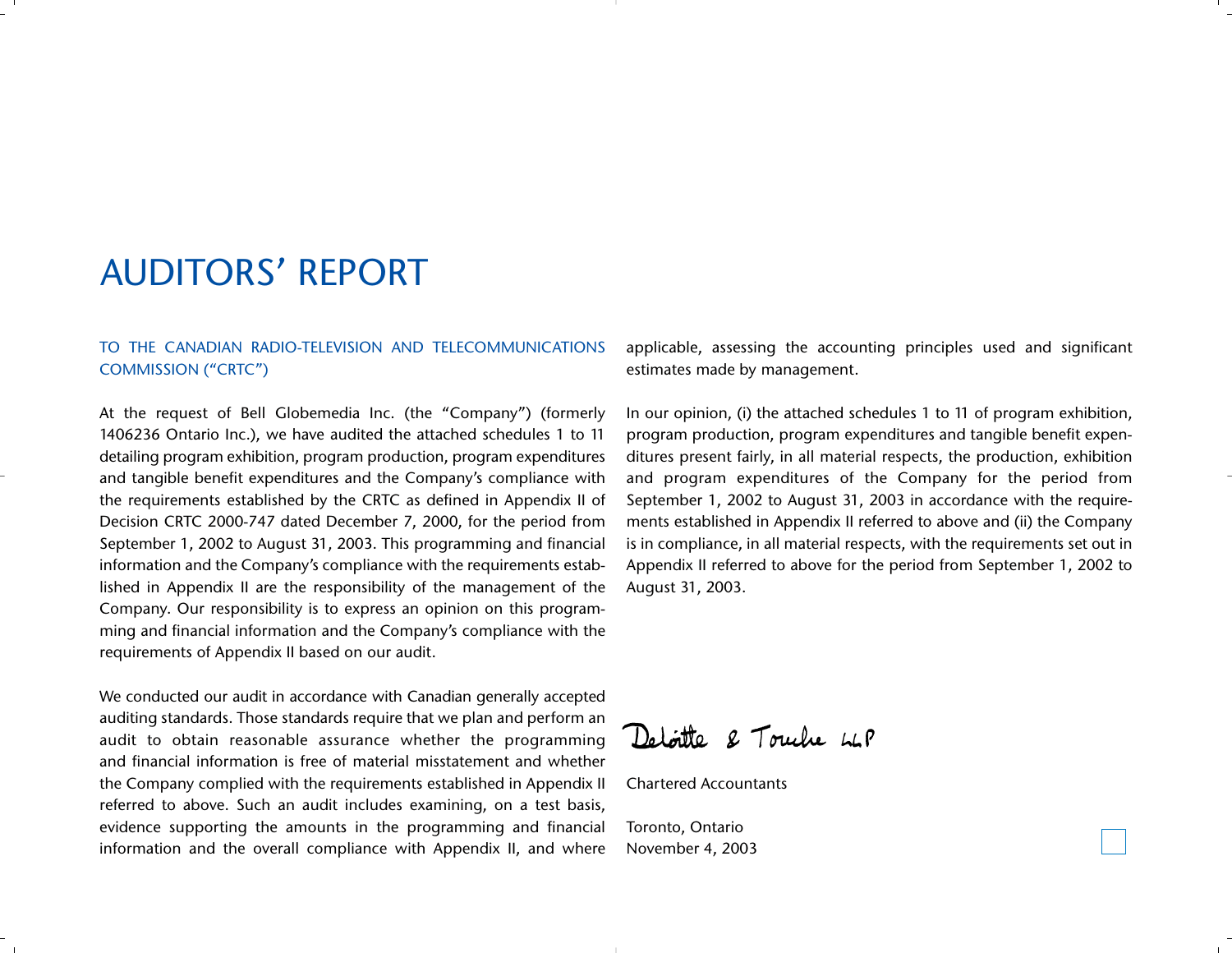| <b>LIST OF SCHEDULES</b> |                                                                                                                                                                                                                                          |  |  |  |
|--------------------------|------------------------------------------------------------------------------------------------------------------------------------------------------------------------------------------------------------------------------------------|--|--|--|
| <b>SCHEDULE</b>          | <b>CONTENTS</b>                                                                                                                                                                                                                          |  |  |  |
| <b>Schedule 1</b>        | Original and repeat priority programs broadcast during the reporting year in fulfilment of CTV's base level requirement<br>of eight hours per week of priority programming.                                                              |  |  |  |
| <b>Schedule 2</b>        | Expenditures on base level of eight hours per week of priority programming.                                                                                                                                                              |  |  |  |
| <b>Schedule 3</b>        | Incremental priority programming hours.                                                                                                                                                                                                  |  |  |  |
| <b>Schedule 4</b>        | Priority programming benefits expenditures on incremental hours.                                                                                                                                                                         |  |  |  |
| Schedule 5               | Incremental benefits expenditures on news and information programming.                                                                                                                                                                   |  |  |  |
| Schedule 6               | Broadcast licence fees for incremental programming received from specialty services operated by, or related to, CTV Inc.                                                                                                                 |  |  |  |
| <b>Schedule 7</b>        | Sale or distribution proceeds received by CTV Inc. or any related company in respect of incremental programming,<br>demonstrating that these proceeds are being reinvested in additional priority programming.                           |  |  |  |
| <b>Schedule 8</b>        | Programs in which BCE or any related company has taken an equity investment using benefits expenditures, including details<br>that proceeds earned from the equity investment have been reinvested into additional priority programming. |  |  |  |
| <b>Schedule 9</b>        | Expenditures by CTV Inc. or any related company on third party promotion in the 2002/2003 broadcast year, and incremental<br>benefits expenditures on third party promotion of CTV-licensed television productions.                      |  |  |  |
| <b>Schedule 10</b>       | Description of the television initiatives undertaken in fulfilment of benefits commitments, including a list of<br>expenditures associated with each.                                                                                    |  |  |  |
| <b>Schedule 11</b>       | All other benefits expenditures as set out in Appendix 1 to Decision CRTC 2000-747, which are not covered in the<br>schedules above.                                                                                                     |  |  |  |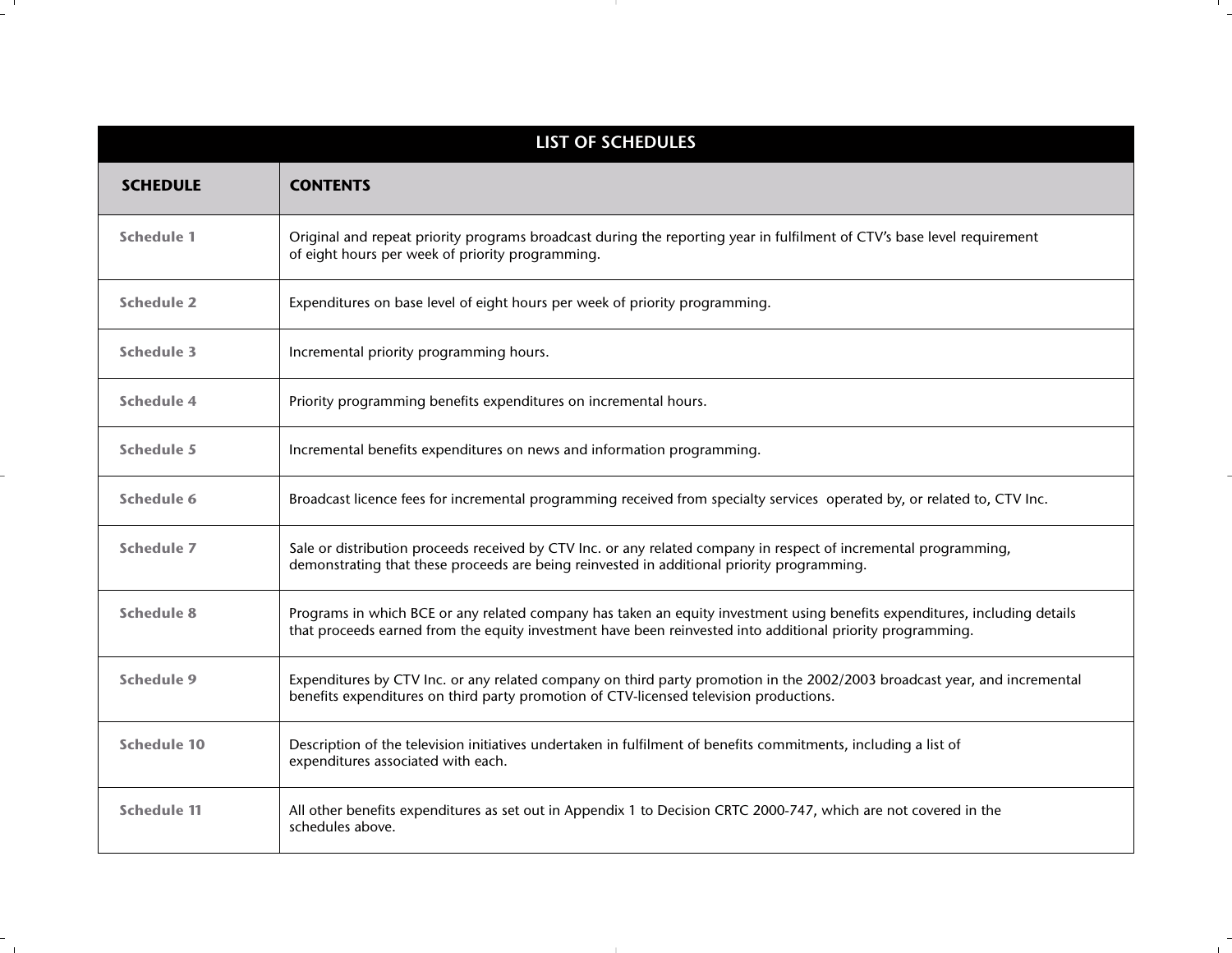#### SCHEDULE 1 (page 1 of 4)

|                                     |                                             |                                                |                         | BASE LEVEL PRIORITY PROGRAMMING HOURS, SEPTEMBER 1, 2002 TO AUGUST 31, 2003 |                        |                             |                                                                                 |                                                                               |                                            |                                               |                                                              |
|-------------------------------------|---------------------------------------------|------------------------------------------------|-------------------------|-----------------------------------------------------------------------------|------------------------|-----------------------------|---------------------------------------------------------------------------------|-------------------------------------------------------------------------------|--------------------------------------------|-----------------------------------------------|--------------------------------------------------------------|
| Repeat                              | The Holmes Show                             | W-FIVE                                         |                         | Mysterious Ways   Sue Thomas F.B. Eye                                       | Cold Squad             | Open Mike                   | Comedy Now                                                                      | Comedy Now                                                                    | This Sitcom Is Not                         | Just For Laughs                               | Degrassi: The Next<br>Generation<br>0.5 hour<br>07A<br>150 % |
|                                     |                                             |                                                |                         |                                                                             |                        |                             |                                                                                 |                                                                               | To Be Repeated<br>0.5 hour<br>07B<br>150 % | Cron Laug<br>Gags<br>0.5 hour<br>07F<br>100 % |                                                              |
| Duration<br>CRTC Category<br>Credit | $0.5~\mathrm{hour} \ 07\mathrm{B}$<br>150 % | $\frac{1 \text{ hour}}{02 \text{ B}}$<br>100 % | $1$ hour $07\text{\AA}$ | 1 hour<br>07A<br>125 %                                                      | 1 hour<br>07A<br>150 % | 1 hour<br>110(MAG)<br>100 % | $\begin{array}{c} 0.5 \text{ hour} \\ 07 \text{F} \\ 100 \text{ %} \end{array}$ | $\begin{array}{c} 1 \text{ hour} \\ 07 \text{F} \\ 100 \text{ %} \end{array}$ |                                            |                                               |                                                              |
| <b>DATE</b>                         |                                             |                                                | 125 % and 100 %         |                                                                             |                        |                             |                                                                                 |                                                                               |                                            |                                               |                                                              |
| Sept. 01                            |                                             |                                                |                         |                                                                             |                        |                             |                                                                                 |                                                                               |                                            |                                               |                                                              |
| $02 - 08$                           |                                             |                                                | 1.25                    |                                                                             | 1.50                   | 1.00                        |                                                                                 |                                                                               |                                            |                                               |                                                              |
| $09-15$                             |                                             |                                                | 1.25                    |                                                                             | 1.50                   | 1.00                        |                                                                                 |                                                                               |                                            |                                               |                                                              |
| $16 - 22$                           |                                             |                                                |                         |                                                                             | $\overline{1.50}$      |                             |                                                                                 | 1.00                                                                          |                                            |                                               |                                                              |
| $23 - 29$                           | 0.75                                        |                                                | 1.25                    |                                                                             | 1.50                   |                             |                                                                                 | 1.00                                                                          |                                            |                                               |                                                              |
| $30 - 06$                           | 0.75                                        |                                                | 1.25                    |                                                                             | 1.50                   |                             | 0.50                                                                            |                                                                               | 0.75                                       |                                               |                                                              |
| Oct. 07-13                          | 0.75                                        | 1.00                                           | 1.25                    |                                                                             | 1.50                   |                             | 0.50                                                                            |                                                                               | 0.75                                       |                                               |                                                              |
| $14 - 20$                           | 0.75                                        | 1.00                                           | 1.25                    |                                                                             | 1.50                   |                             | 0.50                                                                            |                                                                               | 0.75                                       |                                               |                                                              |
| $21 - 27$                           | 0.75                                        | 1.00                                           | 1.25                    |                                                                             | 1.50                   |                             |                                                                                 |                                                                               |                                            |                                               |                                                              |
| 28-03                               | 0.75                                        |                                                |                         |                                                                             |                        |                             |                                                                                 |                                                                               |                                            |                                               |                                                              |
| Nov. 04-10                          | 0.75                                        | 1.00                                           |                         |                                                                             |                        |                             | 0.50                                                                            |                                                                               | 0.75                                       |                                               |                                                              |
| $11 - 17$<br>$18 - 24$              | 0.75                                        | 1.00                                           | 1.25<br>1.25            |                                                                             | 1.50<br>1.50           |                             | 0.50                                                                            |                                                                               | 0.75                                       |                                               |                                                              |
| $25-01$                             |                                             |                                                | 1.25                    |                                                                             | 1.50                   |                             | 0.50                                                                            |                                                                               | 0.75                                       |                                               | 0.75                                                         |
| Dec. 02-08                          |                                             | 1.00                                           |                         |                                                                             |                        |                             | 0.50                                                                            |                                                                               | 0.75                                       |                                               | 0.75                                                         |
| $09-15$                             |                                             | 1.00                                           | 1.25                    |                                                                             |                        | 1.00                        |                                                                                 |                                                                               |                                            |                                               |                                                              |
| $16 - 22$                           |                                             |                                                |                         |                                                                             |                        |                             |                                                                                 |                                                                               |                                            |                                               |                                                              |
| $23 - 29$                           | 1.50                                        |                                                |                         |                                                                             | 1.50                   |                             |                                                                                 |                                                                               |                                            | 0.50                                          | 1.50                                                         |
| $30 - 05$                           |                                             |                                                | 1.25                    |                                                                             | 1.50                   |                             |                                                                                 |                                                                               |                                            |                                               | 2.25                                                         |
| Jan. 06-12                          |                                             |                                                |                         |                                                                             |                        |                             |                                                                                 |                                                                               |                                            | 1.00                                          | $\overline{1.50}$                                            |
| $13-19$                             |                                             | 1.00                                           |                         |                                                                             |                        |                             |                                                                                 |                                                                               |                                            | 0.50                                          | 0.75                                                         |
| $20 - 26$                           |                                             | 1.00                                           | 1.25                    |                                                                             | 1.50                   |                             |                                                                                 |                                                                               |                                            |                                               | 0.75                                                         |
| $27-02$                             |                                             |                                                | 1.25                    |                                                                             | 1.50                   |                             |                                                                                 |                                                                               |                                            |                                               | 0.75                                                         |
| Feb. 03-09                          |                                             |                                                | 1.25                    |                                                                             | 1.50                   |                             |                                                                                 |                                                                               |                                            | 1.00                                          | 0.75                                                         |
| $10-16$<br>$17 - 23$                |                                             |                                                | 1.25                    | 2.50                                                                        | 1.50<br>1.50           |                             |                                                                                 |                                                                               |                                            | 1.00<br>0.50                                  | 0.75<br>0.75                                                 |
| $24-02$                             |                                             | 1.00                                           | 0.98                    | 1.25                                                                        |                        |                             |                                                                                 |                                                                               |                                            |                                               | 0.75                                                         |
| Mar. 03-09                          |                                             | 1.00                                           |                         | 1.25                                                                        | 1.50                   |                             |                                                                                 |                                                                               |                                            |                                               | 0.75                                                         |
| $10-16$                             |                                             | 1.00                                           |                         |                                                                             | 1.50                   |                             |                                                                                 |                                                                               |                                            | 0.50                                          | 0.75                                                         |
| $17 - 23$                           |                                             | 1.00                                           |                         |                                                                             | 1.50                   |                             |                                                                                 |                                                                               |                                            | 0.50                                          |                                                              |
| $24-30$                             |                                             | 1.00                                           |                         | 1.25                                                                        |                        |                             |                                                                                 |                                                                               |                                            |                                               | 0.75                                                         |
| $31 - 06$                           |                                             | 1.00                                           | 1.25                    | 1.25                                                                        |                        |                             |                                                                                 |                                                                               |                                            |                                               |                                                              |
| Apr. 7-13                           |                                             | 1.00                                           | 1.25                    | 1.25                                                                        | 1.50                   |                             |                                                                                 | 1.00                                                                          |                                            |                                               | 0.75                                                         |
| $14 - 20$                           |                                             |                                                | 1.25                    | 1.25                                                                        | 1.50                   |                             |                                                                                 | 1.00                                                                          |                                            | 0.50                                          | 0.75                                                         |
| $21 - 27$                           | 0.75                                        | 1.00                                           | 1.00                    | 1.25                                                                        | 1.50                   |                             |                                                                                 | 1.00                                                                          |                                            | 1.00                                          | 0.75                                                         |
| $28 - 04$                           | 0.75                                        | 1.00                                           | 1.00                    | 1.25                                                                        | 1.50                   |                             |                                                                                 | 1.00                                                                          |                                            | 0.50                                          |                                                              |
| May 05-11<br>$12 - 18$              | 0.75<br>0.75                                |                                                | 1.00<br>1.00            | 1.25                                                                        | 1.50<br>1.50           |                             | 1.00                                                                            | 1.00                                                                          |                                            | 1.00                                          |                                                              |
| $19 - 25$                           | 0.75                                        | 1.00                                           | 1.00                    | 1.25                                                                        | 1.50                   |                             | 1.00                                                                            |                                                                               |                                            |                                               |                                                              |
| $26-01$                             | 0.75                                        | 1.00                                           |                         | 1.25                                                                        | 1.50                   |                             | 1.00                                                                            |                                                                               |                                            |                                               | 0.75                                                         |
| June 02-08                          | 0.75                                        |                                                | 1.00                    | 1.25                                                                        | 1.50                   |                             | 1.00                                                                            |                                                                               |                                            | 1.00                                          | 0.75                                                         |
| $09-15$                             | 0.75                                        | 1.00                                           |                         | 1.25                                                                        | 1.50                   |                             | 1.00                                                                            |                                                                               |                                            | 0.50                                          | 0.75                                                         |
| $16 - 22$                           |                                             | 1.00                                           |                         | 1.25                                                                        | 1.50                   |                             |                                                                                 | 1.00                                                                          |                                            | 1.00                                          |                                                              |
| $23-29$                             |                                             | 1.00                                           |                         | 1.25                                                                        | 1.50                   |                             |                                                                                 | 1.00                                                                          |                                            | 1.00                                          |                                                              |
| $30 - 06$                           |                                             |                                                |                         | 1.25                                                                        | 1.50                   |                             |                                                                                 | 1.00                                                                          |                                            | 1.00                                          |                                                              |
| <b>July 07-13</b>                   | 1.50                                        | 1.00                                           |                         | 1.25                                                                        | 1.50                   |                             | 1.00                                                                            |                                                                               |                                            | 0.50                                          | 0.75                                                         |
| $14 - 20$                           | 1.50                                        | 1.00                                           |                         | 1.25                                                                        | 1.50                   |                             |                                                                                 | 1.00                                                                          |                                            | 1.00                                          |                                                              |
| $21 - 27$                           | 1.50                                        | 1.00                                           |                         | 1.25                                                                        | 1.50                   |                             | 1.00                                                                            |                                                                               |                                            | 1.00                                          |                                                              |
| $28-03$                             | 1.50<br>1.50                                | 1.00                                           |                         | 1.25<br>1.25                                                                | 1.50<br>1.50           |                             |                                                                                 | 1.00<br>1.00                                                                  |                                            | 1.00<br>1.00                                  |                                                              |
| Aug. 04-10<br>$11 - 17$             | 1.50                                        |                                                |                         | 1.25                                                                        | 1.50                   |                             | 1.00                                                                            |                                                                               |                                            | 0.50                                          | 0.75<br>0.75                                                 |
| $18 - 24$                           | 1.50                                        | 1.00                                           |                         | 1.25                                                                        | 1.50                   |                             | 1.00                                                                            |                                                                               |                                            | 1.00                                          | 0.75                                                         |
| $25 - 31$                           | 1.50                                        |                                                |                         | 1.25                                                                        | 1.00                   |                             |                                                                                 | 1.00                                                                          |                                            | 1.00                                          | 0.75                                                         |
|                                     | 25.50                                       | 28.00                                          | 30.73                   | 32.50                                                                       | 62.50                  | 3.00                        | 12.50                                                                           | 14.00                                                                         | $\frac{1}{5.25}$                           | $\frac{1}{20.00}$                             | 22.50                                                        |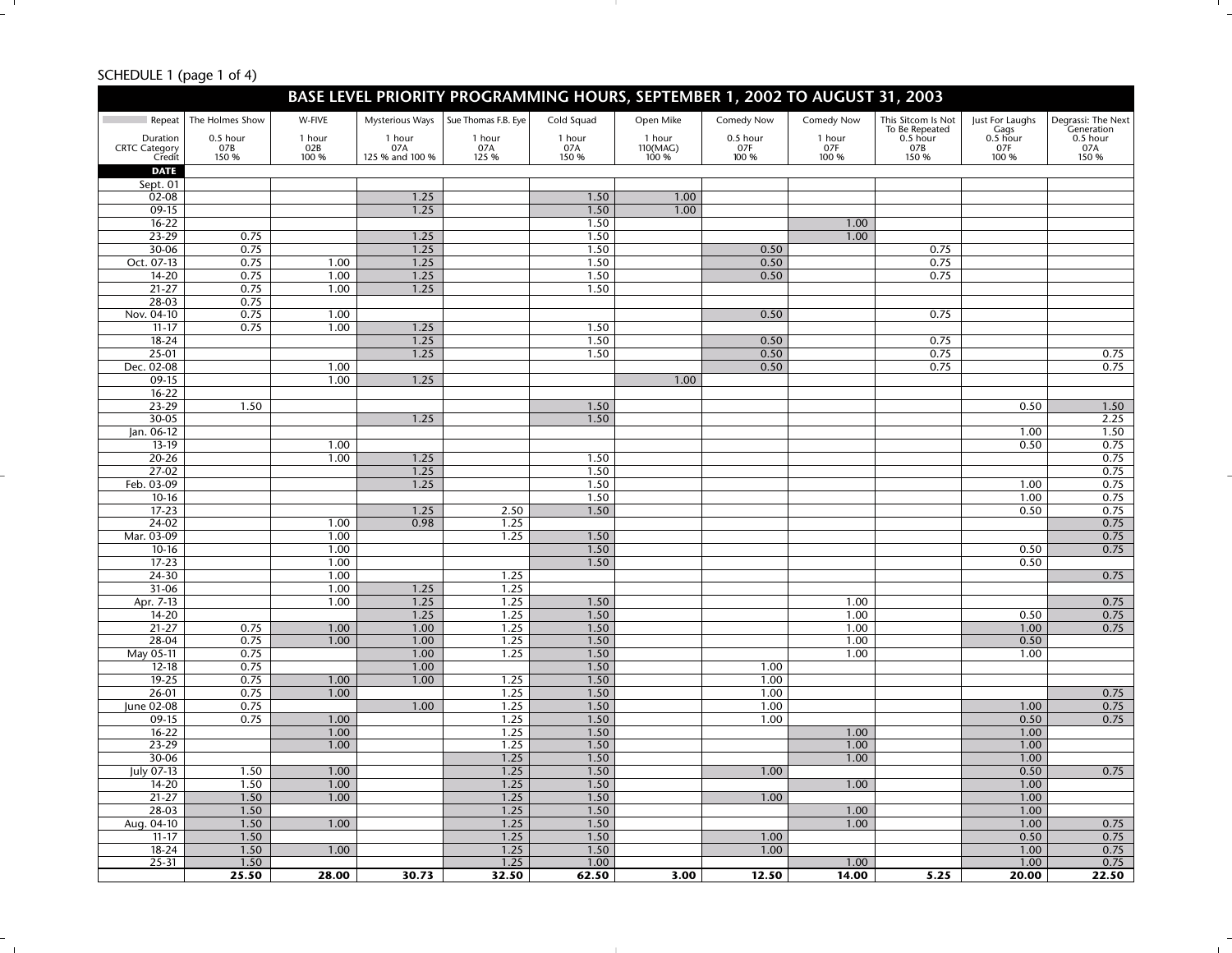#### SCHEDULE 1 (page 2 of 4)

|                         |                 |                         |                         |                                         |                            |                     | BASE LEVEL PRIORITY PROGRAMMING HOURS, SEPTEMBER 1, 2002 TO AUGUST 31, 2003 |              |                      |                            |
|-------------------------|-----------------|-------------------------|-------------------------|-----------------------------------------|----------------------------|---------------------|-----------------------------------------------------------------------------|--------------|----------------------|----------------------------|
| Repeat                  | Movies          | The Eleventh Hour       | Documentaries           | Sausage Factory                         | The Associates             | Variety             | etalkDAILY                                                                  | Little Men   | Other                | Total                      |
| Duration                | $2$ hours $07C$ | $1$ hour $07\text{\AA}$ | See list $02\mathsf{B}$ | $0.5~\mathrm{hour} \over 07 \mathrm{B}$ | $1$ hour<br>$07\text{\AA}$ | See list<br>08A/090 | See list<br>110(MAG)<br>100 %                                               | 1 hour       | See list<br>See list |                            |
| CRTC Category<br>Credit | See list        | 150 %                   | 100 %                   | 125 %                                   | 150 %                      | 100 %               |                                                                             | 07A<br>125 % | See list             |                            |
| <b>DATE</b>             |                 |                         |                         |                                         |                            |                     |                                                                             |              |                      |                            |
| Sept. 01<br>$02 - 08$   |                 |                         | 1.00                    | 0.63                                    | 1.50                       |                     |                                                                             |              |                      | 1.00<br>5.88               |
| $09-15$                 | 4.88            |                         |                         | 0.63                                    |                            | 1.00                |                                                                             |              |                      | 10.26                      |
| $16 - 22$               |                 |                         | 1.00                    |                                         |                            |                     | 2.00                                                                        |              |                      | 5.50                       |
| $23 - 29$               |                 |                         |                         |                                         |                            |                     |                                                                             |              |                      | 4.50                       |
| $30 - 06$               |                 |                         |                         |                                         |                            |                     |                                                                             |              |                      | 4.75                       |
| Oct. 07-13              |                 |                         |                         |                                         |                            |                     |                                                                             |              |                      | 5.75<br>$\overline{5.75}$  |
| $14 - 20$<br>$21 - 27$  |                 |                         | 1.00                    |                                         |                            |                     |                                                                             |              |                      | 5.50                       |
| $28-03$                 |                 |                         |                         |                                         |                            |                     |                                                                             |              |                      | 0.75                       |
| Nov. 04-10              |                 |                         |                         |                                         |                            | 2.00                |                                                                             |              |                      | 5.00                       |
| $11 - 17$               |                 |                         |                         |                                         |                            |                     |                                                                             |              |                      | 4.50                       |
| $18 - 24$               |                 |                         | 2.00                    |                                         |                            |                     |                                                                             |              |                      | 6.00                       |
| $25-01$<br>Dec. 02-08   |                 | 1.50<br>1.50            |                         |                                         |                            |                     |                                                                             |              |                      | 6.25<br>$\frac{312}{4.50}$ |
| $09-15$                 | 2.50            | 1.50                    |                         |                                         |                            |                     |                                                                             |              |                      | 7.25                       |
| $16 - 22$               | 5.50            | 3.00                    |                         |                                         |                            |                     |                                                                             | 7.50         | 1.00                 | 17.00                      |
| $23 - 29$               | 9.00            | 3.00                    |                         |                                         |                            | 2.00                |                                                                             | 7.50         | 1.25                 | 27.75                      |
| $30 - 05$               | 2.50            | 4.50                    |                         |                                         |                            |                     |                                                                             |              |                      | 12.00                      |
| $jan. 06-12$            |                 | 1.50                    | 0.50                    |                                         |                            |                     |                                                                             |              |                      | 4.50                       |
| $13-19$<br>$20 - 26$    |                 | 1.50<br>1.50            |                         |                                         |                            | 2.00                |                                                                             |              |                      | 5.75<br>6.00               |
| $27-02$                 |                 | 1.50                    | 1.00                    |                                         |                            |                     |                                                                             |              |                      | 6.00                       |
| Feb. 03-09              |                 |                         | 1.00                    |                                         |                            |                     |                                                                             |              |                      | 5.50                       |
| $10-16$                 |                 |                         |                         |                                         |                            |                     |                                                                             |              |                      | 3.25                       |
| $17 - 23$               |                 |                         |                         |                                         |                            |                     |                                                                             |              |                      | 6.50                       |
| $24-02$                 |                 |                         |                         |                                         |                            |                     |                                                                             |              |                      | 3.98                       |
| Mar. 03-09<br>$10-16$   |                 |                         |                         |                                         |                            |                     | 0.50                                                                        |              |                      | 4.50<br>4.25               |
| $17 - 23$               |                 |                         |                         |                                         |                            |                     | 1.00                                                                        |              |                      | 4.00                       |
| $24 - 30$               |                 |                         |                         |                                         |                            |                     |                                                                             |              |                      | $\overline{3.00}$          |
| $31 - 06$               |                 |                         |                         |                                         |                            | 2.00                | 1.00                                                                        |              |                      | 6.50                       |
| Apr. 7-13               |                 |                         |                         |                                         |                            |                     |                                                                             |              |                      | 6.75                       |
| $14 - 20$               |                 | 1.50                    | 1.00                    |                                         |                            |                     | 0.50                                                                        |              |                      | 9.25                       |
| $21 - 27$<br>$28 - 04$  |                 | 1.50<br>1.50            |                         |                                         |                            |                     |                                                                             |              |                      | 9.75<br>8.50               |
| May 05-11               |                 | 1.50                    | 1.00                    |                                         |                            |                     |                                                                             |              |                      | 9.00                       |
| $12 - 18$               |                 |                         |                         |                                         |                            |                     |                                                                             |              |                      | 4.25                       |
| $19 - 25$               |                 | 1.50                    |                         |                                         |                            |                     |                                                                             |              |                      | $\overline{8.00}$          |
| $26-01$                 |                 | 1.50                    |                         |                                         |                            |                     |                                                                             |              |                      | 7.75                       |
| June 02-08              |                 | 1.50<br>1.50            | 1.00<br>1.00            |                                         |                            |                     | 2.50                                                                        |              |                      | 9.75<br>11.75              |
| $09-15$<br>$16 - 22$    |                 | 1.50                    | 1.00                    |                                         |                            |                     | 2.50                                                                        |              |                      | 10.75                      |
| $23 - 29$               |                 | 1.50                    | 1.00                    |                                         |                            |                     | 2.50                                                                        |              |                      | $\frac{10.75}{10.75}$      |
| $30 - 06$               | 3.00            |                         | 2.00                    |                                         |                            | 1.00                | 2.50                                                                        |              |                      | 13.25                      |
| July 07-13              |                 | 1.50                    |                         |                                         |                            |                     | 2.50                                                                        |              |                      | 11.50                      |
| $14 - 20$               |                 | 1.50                    |                         |                                         |                            |                     | 2.50                                                                        |              |                      | 11.25                      |
| $21 - 27$<br>$28-03$    |                 | 1.50                    | 1.00                    |                                         |                            |                     | 2.50<br>2.50                                                                |              |                      | 11.25<br>12.75             |
| Aug. 04-10              | 3.00            | 1.50                    |                         |                                         |                            |                     | 2.00                                                                        |              |                      | 11.50                      |
| $11 - 17$               |                 | 1.50                    | 0.50                    |                                         |                            |                     | 2.00                                                                        |              |                      | 10.50                      |
| $18 - 24$               |                 | 1.50                    |                         |                                         |                            |                     | 2.50                                                                        |              |                      | 12.00                      |
| $25 - 31$               |                 | 1.50                    | 3.00                    |                                         |                            |                     | 3.00                                                                        |              |                      | 14.00                      |
|                         | 30.38           | 46.50                   | 20.00                   | 1.26                                    | 1.50                       | 10.00               | 34.50                                                                       | 15.00        | 2.25                 | 417.87                     |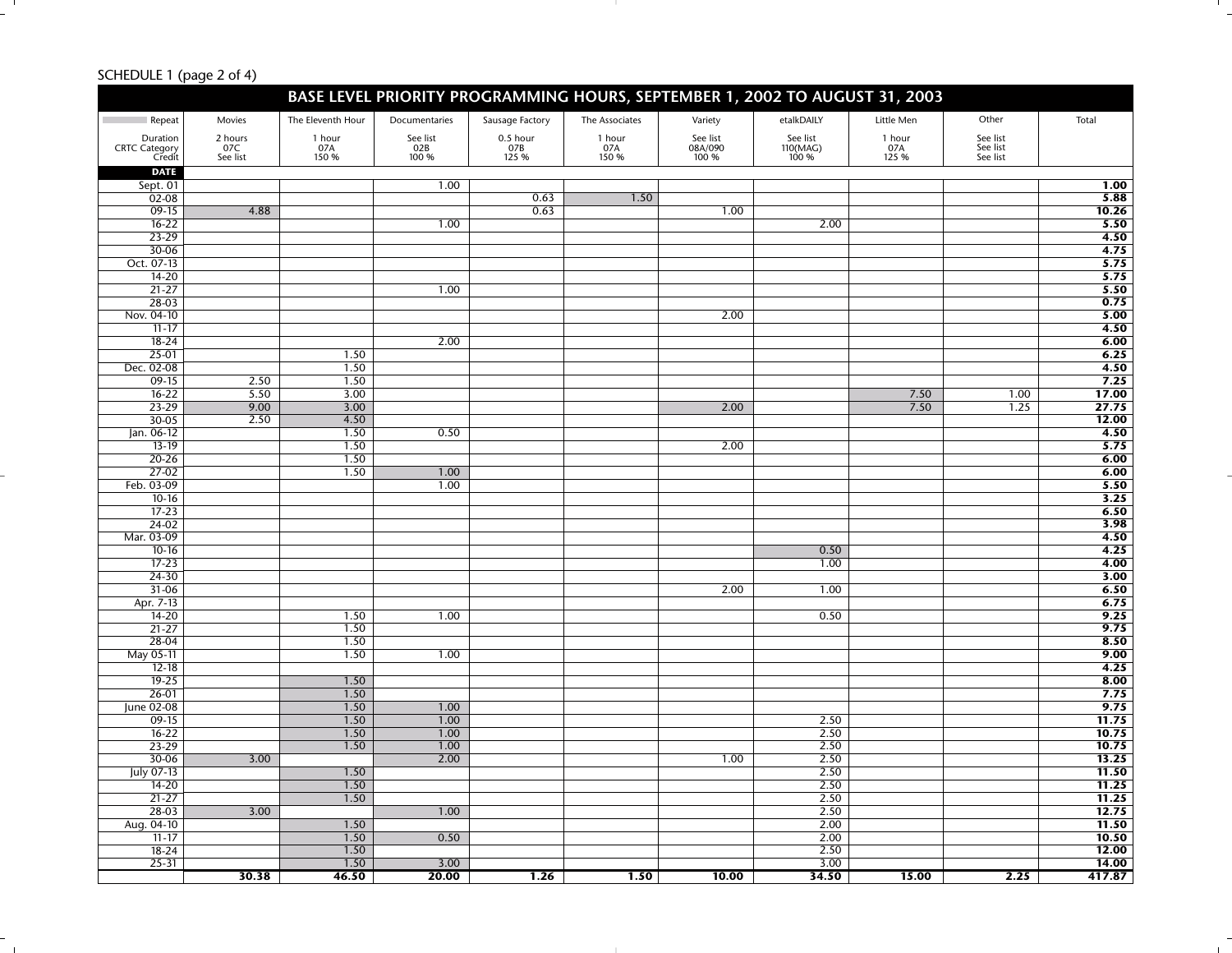#### **BASE LEVEL PRIORITY PROGRAMMING HOURS, SEPT. 1, 2002 TO AUG. 31, 2003 SUPPLEMENTARY INFORMATION FOR PRIORITY HOURS, SEPT. 1, 2002 TO AUG. 31, 2003**

| <b>1 DOCUMENTARIES</b><br>Title               | <b>Broadcast Date</b>                      | <b>CRTC Credit</b> | Duration          | Category |
|-----------------------------------------------|--------------------------------------------|--------------------|-------------------|----------|
| <b>First Person Shooter</b>                   | Sept. 1/02                                 | 100%               | 1 hour            | 02B      |
| National Stress Test                          | Sept. 20/02                                | 100%               | 1 hour            | 02B      |
| Fame & Fortune: Ozzy Uncut                    | Oct. 26/02                                 | 100%               | 1 hour            | 02B      |
| <b>Pretty Boys</b>                            | Nov. 21/02                                 | 100%               | 1 hour            | 02B      |
| Depression: Fighting The Dragon               | Nov. 22/02                                 | 100%               | 1 hour            | 02B      |
| Winterlude 2003                               | Jan. 11/03                                 | 100%               | 0.5 hour          | 02B      |
| Fame & Fortune: Ozzy Uncut                    | Jan. 28/03                                 | 100%               | 1 hour            | 02B      |
| <b>Undying Love</b>                           | Feb. 7/03                                  | 100%               | 1 hour            | 02B      |
| Friends First: Story of Team Schmirler        | Apr. 18/03                                 | 100%               | 1 hour            | 02B      |
| Say I Do                                      | May 9/03                                   | 100%               | 1 hour            | 02B      |
| The Parkinson's Enigma                        | June 6/03                                  | 100%               | 1 hour            | 02B      |
| Canadian Idol                                 | June 14, June 21,<br>June 28 and July 5/03 | 100%               | $4 \times 1$ hour | 02B      |
| Golf: The Ridiculous Obsession                | July 4/03                                  | 100%               | 1 hour            | 02B      |
| <b>Pretty Boys</b>                            | Aug. 1/03                                  | 100%               | 1 hour            | 02B      |
| The Health Specials Anthology (Obesity)       | Aug. 16/03                                 | 100%               | 0.5 hour          | 02B      |
| <b>Inside The Teenage Brain</b>               | Aug. 29/03                                 | 100%               | 1 hour            | 02B      |
| Best and Worst of Canadian Idol               | Aug. 28 & Aug. 31/03                       | 100%               | $2 \times 1$ hour | 02B      |
|                                               |                                            |                    |                   |          |
| 2 MOVIES                                      |                                            |                    |                   |          |
| <b>Title</b>                                  | <b>Broadcast Date</b>                      | <b>CRTC Credit</b> | Duration          | Category |
| Tagged: The Jonathan Wamback Story            | Sept. 10/02                                | 150%               | 2 hours           | 07C      |
| The Hound of the Baskervilles                 | Sept. 11/02                                | 125%               | 1.5 hours         | 07C      |
| The Magician's House: The Secret Cavern Pt. 1 | Dec. 14/02                                 | 125%               | 2 hours           | 07C      |
| <b>Stolen Miracle</b>                         | Dec. 16/02                                 | 150%               | 2 hours           | 07C      |
| The Magician's House: The Secret Cavern Pt. 2 | Dec. 21/02                                 | 125%               | 2 hours           | 07C      |
| Nico The Unicorn                              | Dec. 23/02                                 | 125%               | 2 hours           | 07C      |
| <b>Borrowed Hearts</b>                        | Dec. 24/02                                 | 100%               | 2 hours           | 07C      |
| Rent-A-Kid                                    | Dec. 25/02                                 | 100%               | 2 hours           | 07C      |
| Jewel                                         | Dec. 27/02                                 | 125%               | 2 hours           | 07C      |
| <b>Crossed Over</b>                           | Dec. 31/02                                 | 125%               | 2 hours           | 07C      |
| A Killing Spring                              | July 4/03                                  | 150%               | 2 hours           | 07C      |
| Verdict In Blood                              | Aug. 1/03                                  | 150%               | 2 hours           | 07C      |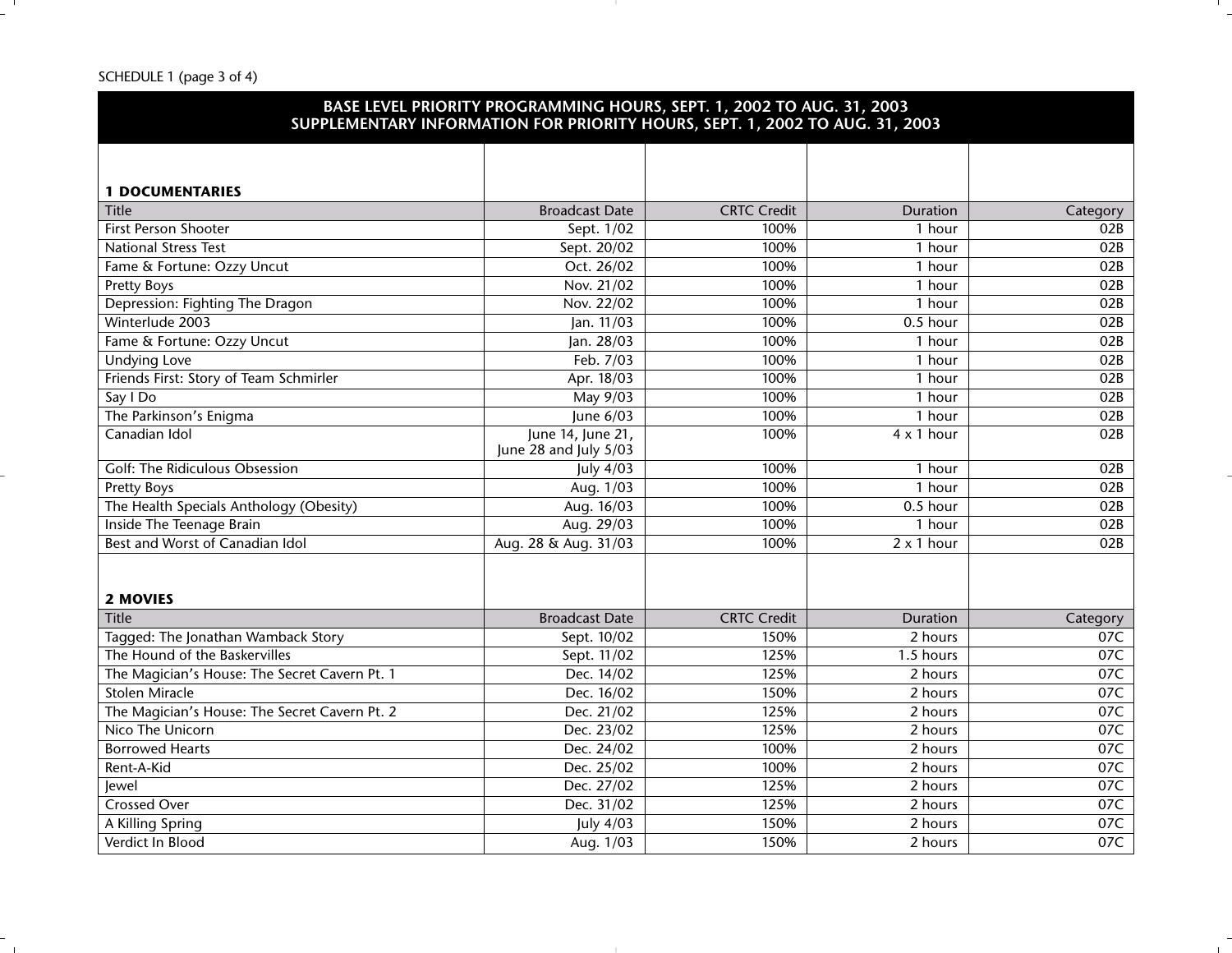#### SCHEDULE 1 (page 4 of 4)

**3 etalkDAILY** All etalkDAILY episodes are 0.5 hour in length, except for the following episodes:

| <b>Cumpler</b> An clainball oppours are 0.5 nour in length, except for the following episoues. |                       |                    |            |          |
|------------------------------------------------------------------------------------------------|-----------------------|--------------------|------------|----------|
|                                                                                                | <b>Broadcast Date</b> | <b>CRTC Credit</b> | Duration   | Category |
|                                                                                                | Sept. 20/02           | 100%               | 1 hour     | 110(MAG) |
|                                                                                                | Sept. 21/02           | 100%               | 1 hour     | 110(MAG) |
|                                                                                                | Mar. 22/03            | 100%               | 1 hour     | 110(MAG) |
|                                                                                                | Apr. 6/03             | 100%               | 1 hour     | 110(MAG) |
|                                                                                                |                       |                    |            |          |
|                                                                                                |                       |                    |            |          |
| <b>4 VARIETY</b>                                                                               |                       |                    |            |          |
| <b>Title</b>                                                                                   | <b>Broadcast Date</b> | <b>CRTC Credit</b> | Duration   | Category |
| Amanda Marshall: Everybody's Got A Story                                                       | Sept. 15/02           | 100%               | 1 hour     | 08A      |
| Figure Skating: Skate Canada Gala                                                              | Nov. 9/02             | 100%               | 2 hours    | 090      |
| Rita MacNeil's Christmas Special                                                               | Dec. 23/02            | 100%               | 1 hour     | 090      |
| Amanda Marshall: Everybody's Got A Story                                                       | Dec. 27/02            | 100%               | 1 hour     | 08A      |
| Figure Skating: BMO Canadian Championships Gala                                                | Jan. 18/03            | 100%               | 2 hours    | 090      |
| Figure Skating: World Championships Gala                                                       | Apr. 5/03             | 100%               | 2 hours    | 090      |
| The 2003 Junos Concert Celebration                                                             | July 1/03             | 100%               | 1 hour     | 08A      |
|                                                                                                |                       |                    |            |          |
|                                                                                                |                       |                    |            |          |
| <b>5 OTHER</b>                                                                                 |                       |                    |            |          |
| Title                                                                                          | <b>Broadcast Date</b> | <b>CRTC Credit</b> | Duration   | Category |
| Vicki Gabereau Presents Diana Krall                                                            | Dec. 20/02            | 100%               | 1 hour     | 110(MAG) |
| <b>Elfkins First Christmas</b>                                                                 | Dec. 25/02            | 150%               | $0.5$ hour | 07E      |
| The Christmas Angel                                                                            | Dec. 25/02            | 100%               | 0.5 hour   | 07E      |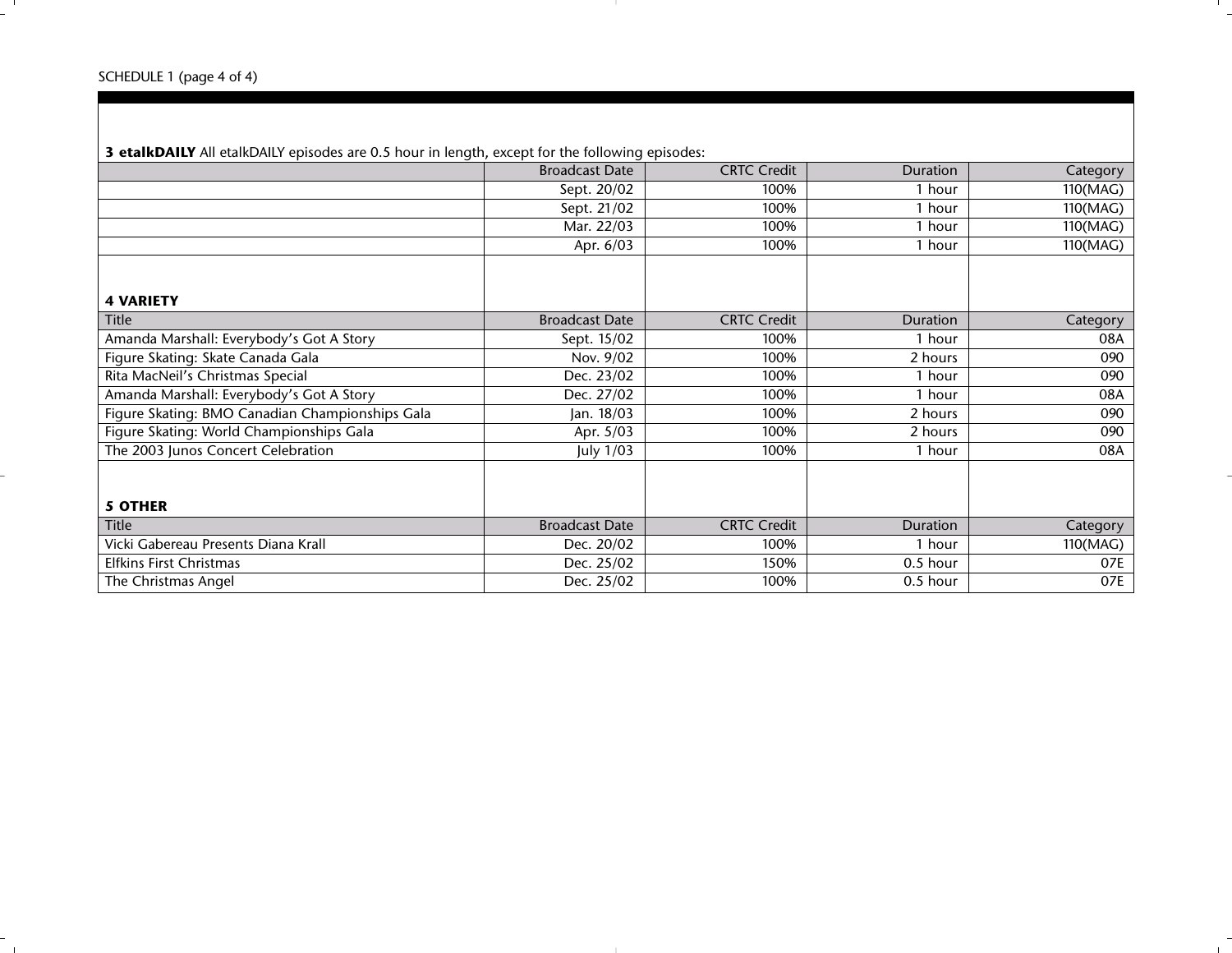### **BASE LEVEL PRIORITY PROGRAMMING EXPENDITURES, SEPTEMBER 1, 2002 TO AUGUST 31, 2003** Category 02B: Long-form Documentaries \$ 3,538,722 Category 07: Drama and Comedy 25,238,823 Category 08 and 09: Music and Variety 101,580 Category 110(MAG): Entertainment Magazines 955,184 Total expenditures on base level priority programming **1996** and the set of the set of the set of the set of the set of the set of the set of the set of the set of the set of the set of the set of the set of the set of the

#### SCHEDULE 3

|                                                                                               |                                                                             |                                                                                                                                                                                 |                                     |                                          |                                                       |                                                 | PRIORITY PROGRAMMING INCREMENTAL HOURS COMMITTED TO, INCLUDING HOURS BROADCAST, AS OF AUGUST 31, 2003                                                                                                                                                                                                                                                                                                                                                                  |             |
|-----------------------------------------------------------------------------------------------|-----------------------------------------------------------------------------|---------------------------------------------------------------------------------------------------------------------------------------------------------------------------------|-------------------------------------|------------------------------------------|-------------------------------------------------------|-------------------------------------------------|------------------------------------------------------------------------------------------------------------------------------------------------------------------------------------------------------------------------------------------------------------------------------------------------------------------------------------------------------------------------------------------------------------------------------------------------------------------------|-------------|
| <b>Program Title</b>                                                                          | Producer<br>(Independent<br>or Affiliated)                                  | <b>Benefit Strand</b>                                                                                                                                                           | <b>Benefit Year</b><br><b>Spent</b> | <b>CRTC Program</b><br>Category          | <b>Total Number</b><br>of Incremental<br><b>Hours</b> | Program Length<br>Per Episode<br>(Hours)        | <b>Date/Time Original Broadcast</b>                                                                                                                                                                                                                                                                                                                                                                                                                                    | Cdn Recog.# |
|                                                                                               |                                                                             | Total programming for which all reporting information has been reported in prior annual reports                                                                                 |                                     |                                          | 23.35                                                 |                                                 |                                                                                                                                                                                                                                                                                                                                                                                                                                                                        |             |
|                                                                                               |                                                                             |                                                                                                                                                                                 |                                     |                                          |                                                       |                                                 | Programming that aired before August 31, 2002 but for which CRTC Program Category, Date/Time Original Broadcast or Canadian Recognition number were not available at the date of the last annual report                                                                                                                                                                                                                                                                |             |
| Jamie & David: A Golden<br>Homecoming                                                         | Insight Sports Ltd.<br>(independent)                                        | Great Big Canadian Show                                                                                                                                                         | Year 2 - 2002                       | Music and Dance<br>(Category 08A)        | 2                                                     | $\overline{2}$                                  | Mar. 12, 2002: 9:30pm                                                                                                                                                                                                                                                                                                                                                                                                                                                  | C19759      |
|                                                                                               |                                                                             | Programming that aired between September 1, 2002 and August 31, 2003 for which CRTC Program Category, Date/Time Original Broadcast and Canadian Recognition number is available |                                     |                                          |                                                       |                                                 |                                                                                                                                                                                                                                                                                                                                                                                                                                                                        |             |
| <b>Golf: The Ridiculous</b><br>Obsession, Parts 1 & 2                                         | International Documentary<br><b>Television Corporation</b><br>(independent) | Documentary Event                                                                                                                                                               | Year 1 - 2001;<br>Year 2 - 2002     | Documentary<br>(Category 02B)            |                                                       |                                                 | Part 1: Sept 8, 2002: 7pm; Part 2: Sept 15, 2002: 7pm                                                                                                                                                                                                                                                                                                                                                                                                                  | C19285      |
| 21C                                                                                           | CTV                                                                         | 2-Way Hot                                                                                                                                                                       | Year 3 - 2003                       | Documentary<br>(Category 02B)            | $\overline{5}$                                        |                                                 | Oct. 4, 2002: 9 pm; Nov. 29, 2002: 9pm; Jan. 3, 2003:<br>9 pm; Jan. 31, 2003: 9pm; Feb. 14, 2003: 9pm                                                                                                                                                                                                                                                                                                                                                                  | N/A         |
| Degrassi: The Next<br>Generation (eps. 201-209)                                               | Epitome Pictures Inc.<br>(independent)                                      | Series Extension                                                                                                                                                                | Year 2 - 2002                       | Drama Series<br>(Category 07A)           | 4.5                                                   | $1 \times 1$ ; $7 \times 0.5$                   | Sept. 29, 2002: 7pm; Oct. 6, 2002: 7pm; Oct. 13, 2002: 7pm;<br>Oct. 20, 2002: 7:30pm; Oct. 27, 2002: 7:30pm; Nov. 3, 2002:<br>7:30pm; Nov. 10, 2002: 7:30pm; Nov. 17, 2002 7:30pm                                                                                                                                                                                                                                                                                      | C20386      |
| The 2003 Juno Awards                                                                          | Insight Productions Ltd.<br>(independent) & CARAS<br>(independent)          | <b>Great Big Canadian Show</b>                                                                                                                                                  | Year 3 - 2003                       | Variety (090)                            | $\overline{2}$                                        | $\overline{2}$                                  | Apr. 6, 2003: 8pm                                                                                                                                                                                                                                                                                                                                                                                                                                                      | C21428      |
| Total programming for which all reporting information has been reported as of August 31, 2003 |                                                                             |                                                                                                                                                                                 |                                     |                                          | 38.85                                                 |                                                 |                                                                                                                                                                                                                                                                                                                                                                                                                                                                        |             |
|                                                                                               |                                                                             | Programming that aired between September 1, 2002 and August 31, 2003 for which Canadian Recognition number has not been received                                                |                                     |                                          |                                                       |                                                 |                                                                                                                                                                                                                                                                                                                                                                                                                                                                        |             |
| Canadian Idol                                                                                 | Insight Production<br>Company Ltd.<br>(independent)                         | Groundbreaker                                                                                                                                                                   | Year 3 - 2003                       | Documentary (02B)<br>Music & Dance (08A) | 17.5                                                  | $1 \times 1.5$ ; $12 \times 1$ ; $8 \times 0.5$ | June 9, 2003: 8pm; June 16, 2003: 8pm; June 23, 2003: 8pm; June<br>30, 2003: 8pm; July 7, 2003: 8pm; July 8, 2003: 7:30pm; July 14,<br>2003: 8pm; July 15, 2003: 7:30pm; July 21, 2003: 8pm; July 22,<br>2003: 7:30pm; July 28, 2003: 8pm; July 29, 2003: 7:30pm; Aug. 4,<br>2003: 7pm; Aug. 4, 2003: 7:30pm; Aug. 5, 2003: 7:30pm; Aug. 11,<br>2003: 8pm; Aug. 12, 2003: 7:30pm; Aug. 18, 2003: 8pm; Aug. 19,<br>2003: 7:30pm; Aug. 25, 2003: 8pm; Aug. 26, 2003: 8pm |             |
| The Health Specials<br>Anthology                                                              | 90th Parallel Film and<br>Television (independent)                          | Documentary Event                                                                                                                                                               | Year 3 - 2003                       | Documentary<br>(Category 02B)            | 3                                                     | 0.5                                             | Feb. 15, 2003: 7 pm; Mar. 15, 2003: 7pm; Apr. 19,<br>2003: 7pm; May 17, 2003: 7pm; June 14, 2003: 7pm;<br>July 12, 2003: 7pm                                                                                                                                                                                                                                                                                                                                           |             |
| Programming that has not aired as of August 31, 2003                                          |                                                                             |                                                                                                                                                                                 |                                     |                                          |                                                       |                                                 |                                                                                                                                                                                                                                                                                                                                                                                                                                                                        |             |
| Degrassi: The Next<br>Generation (eps. 314-322)                                               | Epitome Pictures Inc.<br>(independent)                                      | Series Extension                                                                                                                                                                | Year 3 - 2003                       | Drama Series<br>(Category 07A)           | 4.5                                                   | 0.5                                             |                                                                                                                                                                                                                                                                                                                                                                                                                                                                        | C21818      |
| Lives of the Saints                                                                           | Capri Lives Productions<br>Inc. & RTI S.p.A.<br>(independent)               | Heroes, Champions<br>and Villains                                                                                                                                               | Year 3 - 2003                       | Drama/Movie<br>(Category 07C)            | $\overline{4}$                                        | $\overline{2}$                                  |                                                                                                                                                                                                                                                                                                                                                                                                                                                                        |             |
| Zeyda and the Hitman                                                                          | My Zaida Inc. & Frantic<br>Zaida Inc. (independent)                         | Heroes, Champions<br>and Villains                                                                                                                                               | Year 3 - 2003                       | Drama/Movie<br>(Category 07C)            | 2                                                     | $\overline{2}$                                  |                                                                                                                                                                                                                                                                                                                                                                                                                                                                        |             |
| Ronnie Hawkins: Who Do<br>You Love?                                                           | <b>Real Hawk Productions</b><br>Inc. (independent)                          | Documentary Event                                                                                                                                                               | Year 3 - 2003                       | Documentary<br>(Category 02B)            |                                                       |                                                 |                                                                                                                                                                                                                                                                                                                                                                                                                                                                        |             |
| Corner Gas                                                                                    | Prairie Pants Productions<br>Inc. (independent)                             | Groundbreaker                                                                                                                                                                   | Year 3 - 2003                       | Comedy series<br>(Category 07B)          | 6.5                                                   | 0.5                                             |                                                                                                                                                                                                                                                                                                                                                                                                                                                                        |             |
| The Ocean Ranger<br><b>Disaster</b>                                                           | Ocean Ranger<br>Productions Inc.<br>(independent)                           | Documentary Event                                                                                                                                                               | Year 1 - 2001;<br>Year 2 - 2002     | Documentary<br>(Category 02B)            | $\mathbf{1}$                                          |                                                 |                                                                                                                                                                                                                                                                                                                                                                                                                                                                        | B79917      |
|                                                                                               |                                                                             |                                                                                                                                                                                 |                                     | TOTAL INCREMENTAL HOURS                  | 78.35                                                 |                                                 |                                                                                                                                                                                                                                                                                                                                                                                                                                                                        |             |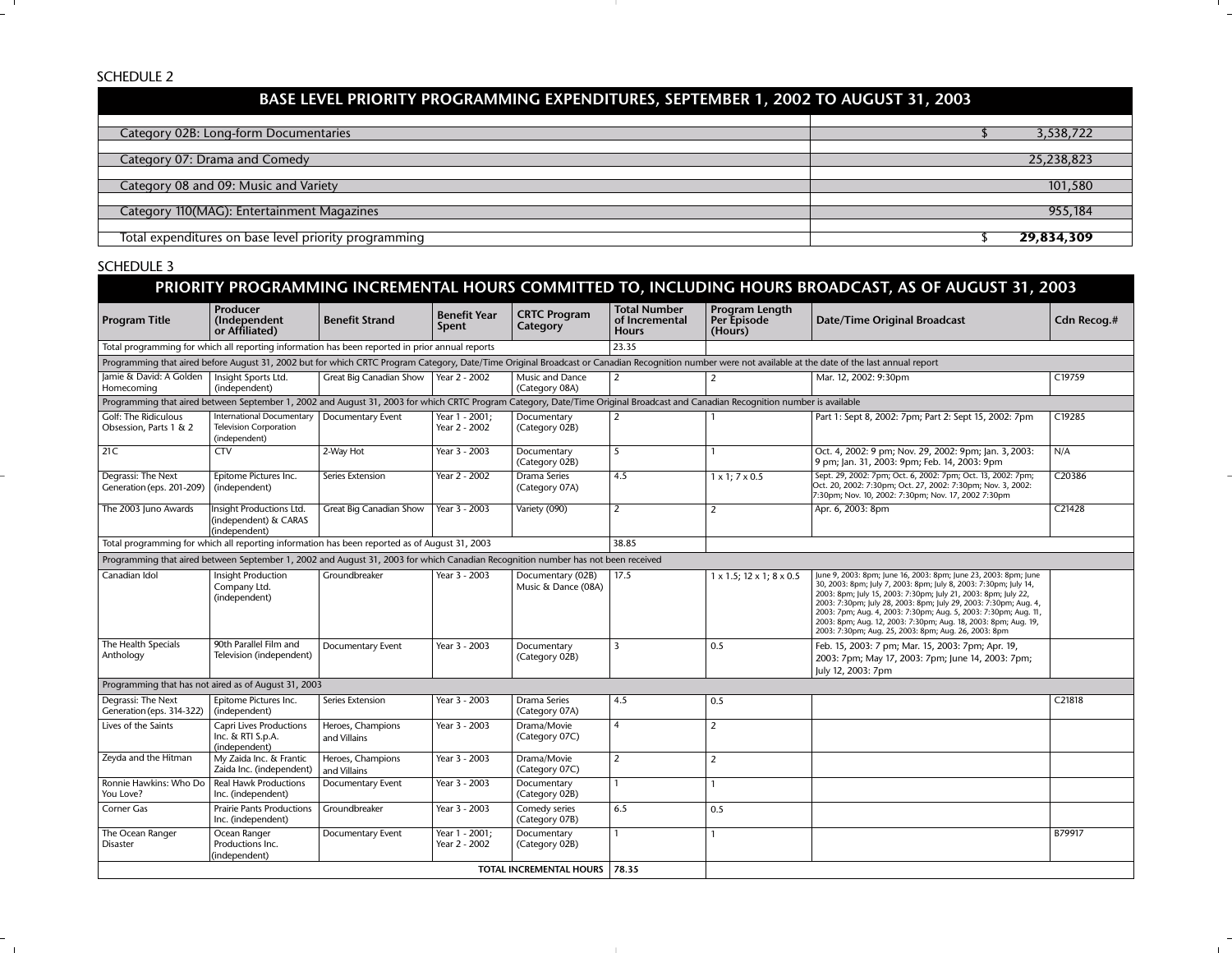#### SCHEDULE 4 (Page 1 of 2)

#### **PRIORITY PROGRAMMING INCREMENTAL BENEFIT EXPENDITURES COMMITTED TO, INCLUDING AMOUNTS SPENT, AS OF AUGUST 31, 2003**

| <b>PRIORITY PROGRAMMING</b>                          | <b>Total Amount</b><br>Committed for<br>7 years | Amount<br>Committed in<br>2002-2003 | Amount<br>Committed<br>to Date | Amount<br>Spent in<br>2002-2003 | Amount<br>Spent to Date | <b>Balance</b> | Producer<br>(Independent<br>or Affiliated) |
|------------------------------------------------------|-------------------------------------------------|-------------------------------------|--------------------------------|---------------------------------|-------------------------|----------------|--------------------------------------------|
| <b>Drama Development</b>                             | \$5,000,000                                     | \$527,580                           | \$1,514,845                    | \$491,168                       | \$1,137,224             | \$3,862,776    | Not Applicable                             |
| A Black and Unmanly Crime                            |                                                 |                                     |                                |                                 |                         |                |                                            |
| Choice                                               |                                                 |                                     |                                |                                 |                         |                |                                            |
| Cold Fear                                            |                                                 |                                     |                                |                                 |                         |                |                                            |
| <b>Coming Home</b>                                   |                                                 |                                     |                                |                                 |                         |                |                                            |
| Cross Border Baby                                    |                                                 |                                     |                                |                                 |                         |                |                                            |
| Damage Control                                       |                                                 |                                     |                                |                                 |                         |                |                                            |
| Down to Zero                                         |                                                 |                                     |                                |                                 |                         |                |                                            |
| Emily                                                |                                                 |                                     |                                |                                 |                         |                |                                            |
| <b>Fallen Angel</b>                                  |                                                 |                                     |                                |                                 |                         |                |                                            |
| Fleeced                                              |                                                 |                                     |                                |                                 |                         |                |                                            |
| From a Great Height                                  |                                                 |                                     |                                |                                 |                         |                |                                            |
| Geekland                                             |                                                 |                                     |                                |                                 |                         |                |                                            |
| <b>Girl Got Soul</b>                                 |                                                 |                                     |                                |                                 |                         |                |                                            |
| <b>Grappling With Charlie</b>                        |                                                 |                                     |                                |                                 |                         |                |                                            |
| <b>Guy Seeks Wolf</b>                                |                                                 |                                     |                                |                                 |                         |                |                                            |
| $\overline{$ lob                                     |                                                 |                                     |                                |                                 |                         |                |                                            |
| <b>Mack King</b>                                     |                                                 |                                     |                                |                                 |                         |                |                                            |
| Selling Innocence                                    |                                                 |                                     |                                |                                 |                         |                |                                            |
| The Terrorist Next Door                              |                                                 |                                     |                                |                                 |                         |                |                                            |
| The Terry Evanshen Story                             |                                                 |                                     |                                |                                 |                         |                |                                            |
| The Times                                            |                                                 |                                     |                                |                                 |                         |                |                                            |
| <b>Tokyo Nights</b>                                  |                                                 |                                     |                                |                                 |                         |                |                                            |
| Tripping the Wire                                    |                                                 |                                     |                                |                                 |                         |                |                                            |
| Untitled Script (x 3)                                |                                                 |                                     |                                |                                 |                         |                |                                            |
| The Death & Life of Nancy Eaton (aka Windermere)     |                                                 |                                     |                                |                                 |                         |                |                                            |
| Zeyda and the Hitman                                 |                                                 |                                     |                                |                                 |                         |                |                                            |
| <b>Cross Cultural Development</b>                    | 2,000,000                                       | 504,752                             | 887,916                        | 263,705                         | 539,066                 | 1,460,934      |                                            |
| <b>Boxing Tales (aka Sam Langford)</b>               |                                                 |                                     |                                |                                 |                         |                | Independent                                |
| Code Brothers                                        |                                                 |                                     |                                |                                 |                         |                | Independent                                |
| Goh West                                             |                                                 |                                     |                                |                                 |                         |                | Independent                                |
| <b>Keys Cut Here</b>                                 |                                                 |                                     |                                |                                 |                         |                | Independent                                |
| Little India                                         |                                                 |                                     |                                |                                 |                         |                | Independent                                |
| Lives of the Saints                                  |                                                 |                                     |                                |                                 |                         |                | Independent                                |
| One Dead Indian                                      |                                                 |                                     |                                |                                 |                         |                | Independent                                |
| <b>Satellite Kids</b>                                |                                                 |                                     |                                |                                 |                         |                | Independent                                |
| Sleep Murder                                         |                                                 |                                     |                                |                                 |                         |                | Independent                                |
| Team Indigenous                                      |                                                 |                                     |                                |                                 |                         |                | Independent                                |
| <b>Tommy Burns</b>                                   |                                                 |                                     |                                |                                 |                         |                | Independent                                |
| <b>Heroes, Champions &amp; Villains (MOW Series)</b> | 45,500,000                                      | 8,648,252                           | 8,648,252                      | 8,170,863                       | 8,170,863               | 37,329,137     |                                            |
| Lives of the Saints                                  |                                                 |                                     |                                |                                 |                         |                | Independent                                |
| Zeyda and the Hitman                                 |                                                 |                                     |                                |                                 |                         |                | Independent                                |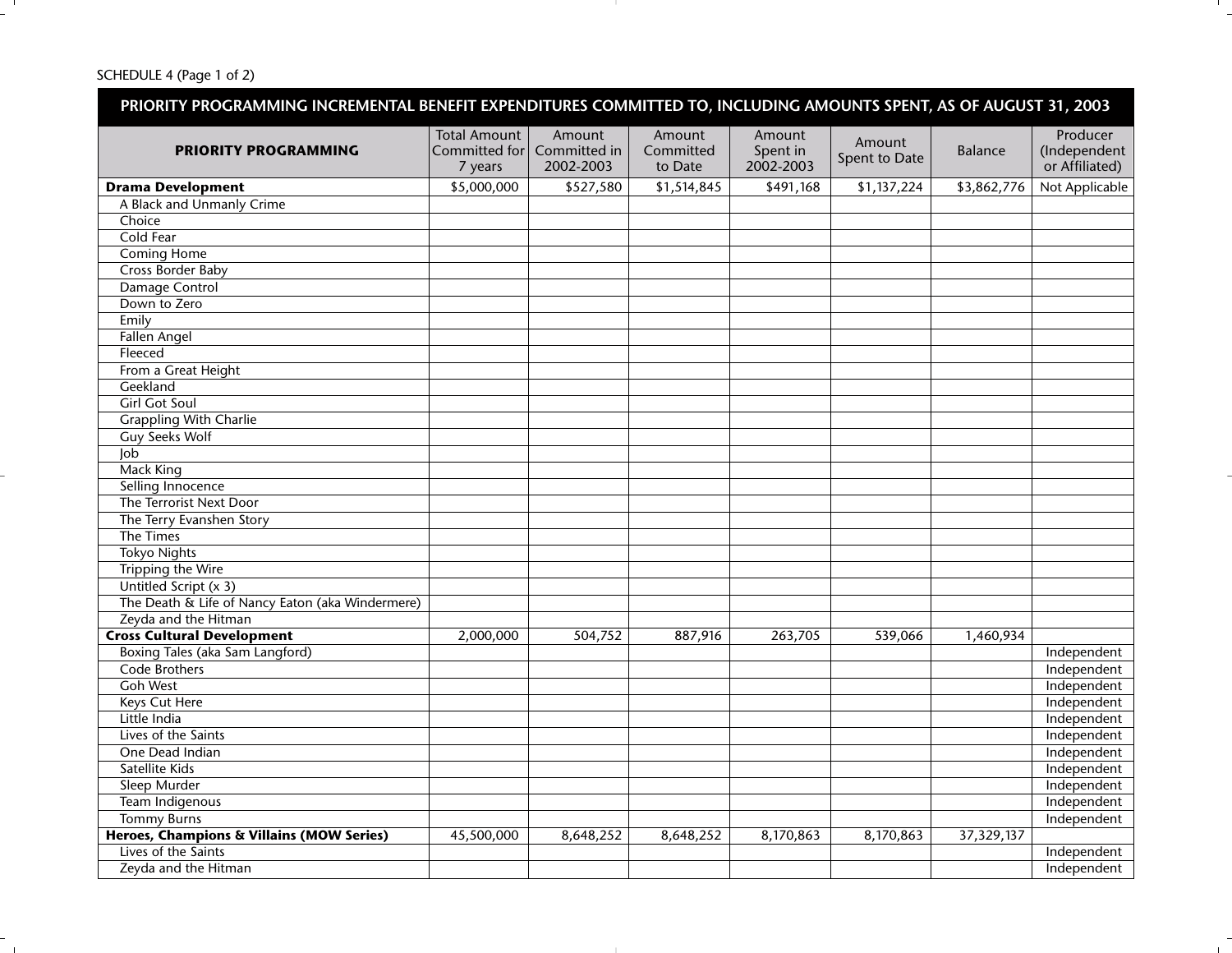#### **PRIORITY PROGRAMMING INCREMENTAL BENEFIT EXPENDITURES COMMITTED TO, INCLUDING AMOUNTS SPENT, AS OF AUGUST 31, 2003**

| <b>PRIORITY PROGRAMMING</b>                | <b>Total Amount</b><br>Committed for | Amount<br>Committed in | Amount<br>Committed | Amount<br>Spent in | Amount        | <b>Balance</b>             | Producer<br>(Independent |
|--------------------------------------------|--------------------------------------|------------------------|---------------------|--------------------|---------------|----------------------------|--------------------------|
|                                            | 7 years                              | 2002-2003              | to Date             | 2002-2003          | Spent to Date |                            | or Affiliated)           |
| <b>Drama Series Extensions</b>             | 25,000,000                           | 3,699,353              | 11,345,359          | 4,176,136          | 10,692,542    | 14,307,458                 |                          |
| The Associates (201-205)                   |                                      |                        |                     |                    |               |                            | Independent              |
| DeGrassi: The Next Generation (201-209)    |                                      |                        |                     |                    |               |                            | Independent              |
| DeGrassi: The Next Generation (314-322)    |                                      |                        |                     |                    |               |                            | Independent              |
| Groundbreaker                              | 23,000,000                           | 17,075,709             | 17,490,963          | 11,448,322         | 11,762,741    | 11,237,259                 |                          |
| <b>Bad Hall Director (development)</b>     |                                      |                        |                     |                    |               |                            | Independent              |
| Canadian Idol                              |                                      |                        |                     |                    |               |                            | Independent              |
| Corner Gas                                 |                                      |                        |                     |                    |               |                            | Independent              |
| Enter at Your Own Risk                     |                                      |                        |                     |                    |               |                            | Independent              |
| Exchange, The (development)                |                                      |                        |                     |                    |               |                            | Independent              |
| Great Chase, The (development)             |                                      |                        |                     |                    |               |                            | Independent              |
| Laughabout (development)                   |                                      |                        |                     |                    |               |                            | Independent              |
| Test the Nation (development)              |                                      |                        |                     |                    |               |                            | Independent              |
| <b>Promotion of Priority Programming</b>   | 7,000,000                            | 1,218,093              | 2,516,478           | 1,218,093          | 2,516,478     | 4,483,522                  |                          |
| <b>Documentaries</b>                       | 18,000,000                           | 1,991,635              | 3,634,127           | 917,960            | 2,552,753     | 15,447,247                 |                          |
| Afghanistan (development)                  |                                      |                        |                     |                    |               |                            | Independent              |
| Christina O (development)                  |                                      |                        |                     |                    |               |                            | Independent              |
| <b>Cure for Cancer (development)</b>       |                                      |                        |                     |                    |               |                            | Independent              |
| Demon in the Freezer (development)         |                                      |                        |                     |                    |               |                            | Independent              |
| Dream-O-Rama (development)                 |                                      |                        |                     |                    |               |                            | Independent              |
| <b>Frank Gehry</b>                         |                                      |                        |                     |                    |               |                            | Independent              |
| <b>Golf: The Ridiculous Obsession</b>      |                                      |                        |                     |                    |               |                            | Independent              |
| The Health Specials Anthology              |                                      |                        |                     |                    |               |                            | Independent              |
| Ocean Ranger Disaster, The                 |                                      |                        |                     |                    |               |                            | Independent              |
| Paparazzi (development)                    |                                      |                        |                     |                    |               |                            | Independent              |
| Race of the Century (development)          |                                      |                        |                     |                    |               |                            | Independent              |
| Ronnie Hawkins: Who Do You Love?           |                                      |                        |                     |                    |               |                            | Independent              |
| Searching for Jackie Chan (development)    |                                      |                        |                     |                    |               |                            | Independent              |
| Viagra (development)                       |                                      |                        |                     |                    |               |                            | Independent              |
| Wrath of God (development)                 |                                      |                        |                     |                    |               |                            | Independent              |
| <b>Great Big Canadian Show</b>             | 10,500,000                           | 3,225,966              | 7,116,952           | 2,031,899          | 5,710,101     | 4,789,899                  |                          |
| The 2002 Juno Awards                       |                                      |                        |                     |                    |               |                            | Independent              |
| The 2003 Juno Awards                       |                                      |                        |                     |                    |               |                            | Independent              |
| Jamie and David: A Golden Homecoming       |                                      |                        |                     |                    |               |                            | Independent              |
| Rita MacNeil and Men of the Deeps Special  |                                      |                        |                     |                    |               |                            | Independent              |
| Sonic Temple                               |                                      |                        |                     |                    |               |                            | Independent              |
| <b>Toronto Documentary Forum</b>           | 1,000,000                            | 200,000                | 600,000             | 200,000            | 600,000       | 400,000                    | Not Applicable           |
| <b>Documentaries at Banff</b>              | 1,000,000                            | 143,000                | 429,000             | 143,000            | 429,000       | 571,000                    | Not Applicable           |
| <b>National Broadcast Reading Services</b> | 2,000,000                            | 400,000                | 1,200,000           | 400,000            | 1,200,000     | 800,000                    | Not Applicable           |
|                                            |                                      |                        |                     |                    |               |                            |                          |
| <b>TOTAL PRIORITY PROGRAMMING</b>          | \$140,000,000                        | \$37,634,340           | \$55,383,892        | \$29,461,146       |               | $$45,310,768$ \$94,689,232 |                          |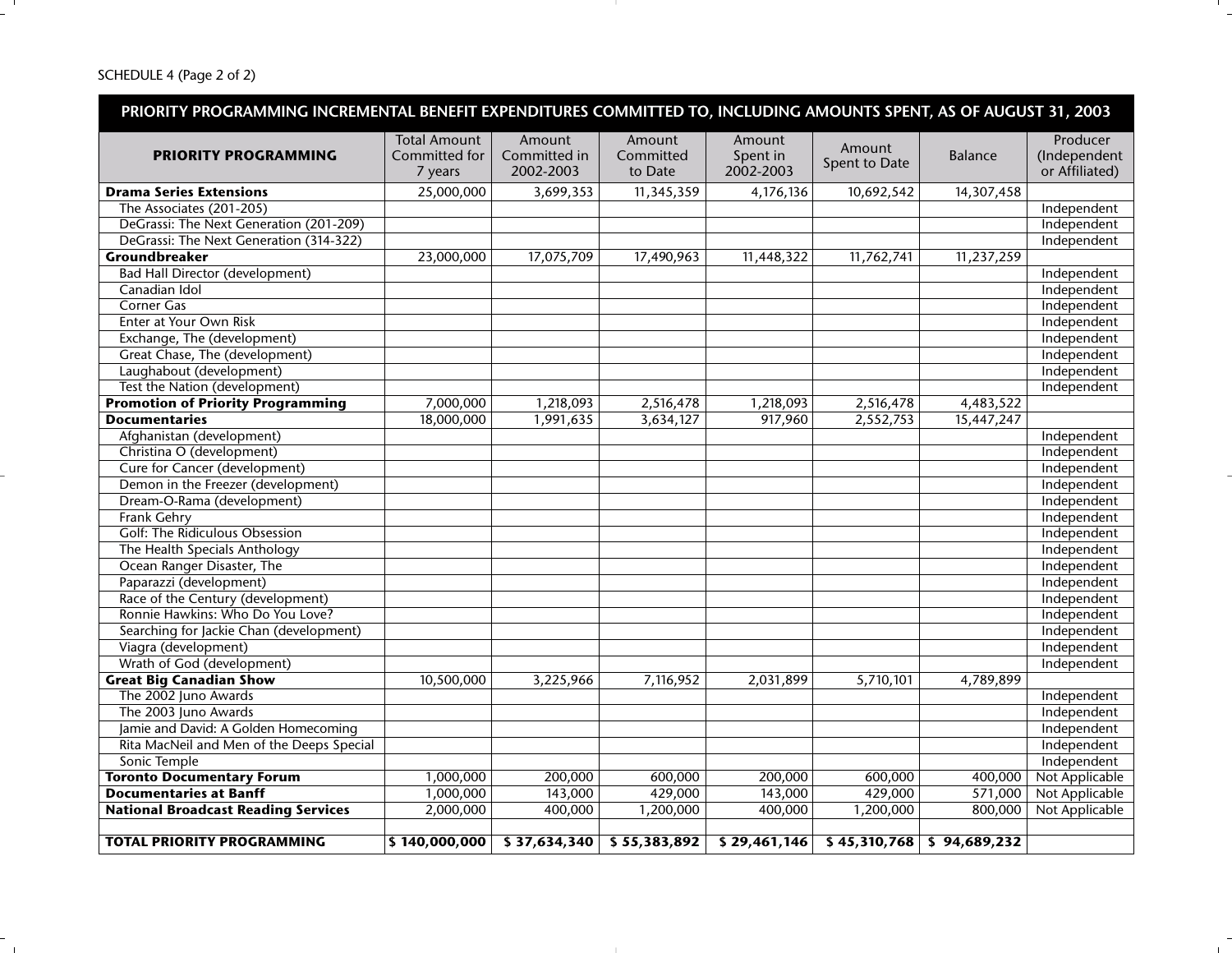| NEWS AND INFORMATION INCREMENTAL BENEFIT EXPENDITURES AS OF AUGUST 31, 2003 |                                              |                                     |                         |              |  |  |
|-----------------------------------------------------------------------------|----------------------------------------------|-------------------------------------|-------------------------|--------------|--|--|
| <b>NEWS AND INFORMATION PROGRAMMING</b>                                     | <b>Total Amount</b><br>Committed for 7 years | <b>Amount Spent</b><br>in 2002-2003 | Amount<br>Spent to Date | Balance      |  |  |
| <b>Regional Specialists</b>                                                 | \$14,000,000                                 | \$2,463,787                         | \$4,685,159             | \$9,314,841  |  |  |
| Diversity in News                                                           | 3,500,000                                    | 969,312                             | 1,691,104               | 1,808,896    |  |  |
| 2-Way Hot                                                                   | 11,000,000                                   | 1,191,825                           | 2,964,530               | 8,035,470    |  |  |
| Eyes on the World                                                           | 12,000,000                                   | 1,507,510                           | 3,361,241               | 8,638,759    |  |  |
| Newslinks                                                                   | 10,000,000                                   | 1,683,843                           | 3,362,938               | 6,637,062    |  |  |
| <b>APTN</b>                                                                 | 3,000,000                                    | 1,200,000                           | 1,800,000               | 1,200,000    |  |  |
| <b>News and Information Programming Total</b>                               | \$53,500,000                                 | \$9,016,277                         | \$17,864,972            | \$35,635,028 |  |  |

#### SCHEDULE 6

#### **LICENCE FEES RECEIVED FOR INCREMENTAL PROGRAMMING FROM SPECIALTY SERVICES OPERATED BY OR RELATED TO CTV INC. AS OF AUGUST 31, 2003**

No fees were received from specialty services during the reporting period.

#### SCHEDULE 7

| SALE OR DISTRIBUTION PROCEEDS RECEIVED BY CTV INC. OR ANY RELATED COMPANY<br>IN RESPECT OF INCREMENTAL PROGRAMMING AS OF AUGUST 31, 2003             |           |           |     |  |  |  |  |
|------------------------------------------------------------------------------------------------------------------------------------------------------|-----------|-----------|-----|--|--|--|--|
| Amount received<br>Amount reinvested<br>Amount received<br>Amount reinvested<br>to date<br>in 2002-2003<br>in 2002-2003<br>to date                   |           |           |     |  |  |  |  |
| Sale or distribution proceeds received by CTV Inc.<br>or any related company in respect of incremental<br>programming, net of distribution expenses: | \$343,277 | \$343,277 | \$- |  |  |  |  |
| Golf: The Ridiculous Obsession                                                                                                                       |           |           |     |  |  |  |  |
| Degrassi: The Next Generation                                                                                                                        |           |           |     |  |  |  |  |
| Lives of the Saints (expenses only)                                                                                                                  |           |           |     |  |  |  |  |
| This will be reinvested in future programming projects.                                                                                              |           |           |     |  |  |  |  |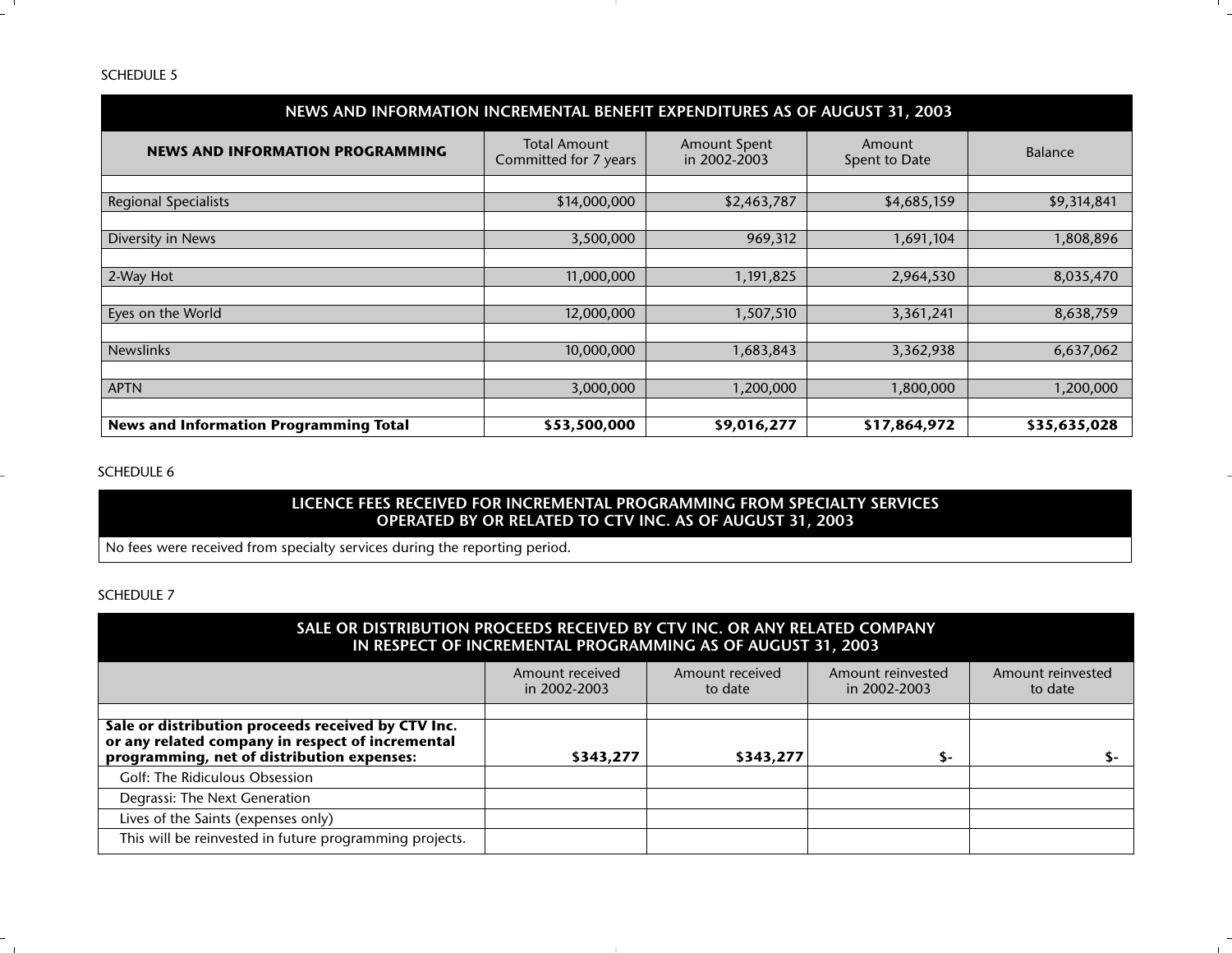| EQUITY INVESTMENTS USING BENEFITS EXPENDITURES AS OF AUGUST 31, 2003 |                                             |                         |                                      |  |  |  |
|----------------------------------------------------------------------|---------------------------------------------|-------------------------|--------------------------------------|--|--|--|
| <b>PROGRAM TITLE</b>                                                 | Equity Commitments as of<br>August 31, 2003 | <b>Equity Recovered</b> | Net profit reinvested<br>in Benefits |  |  |  |
| The Associates (201-205)                                             |                                             |                         |                                      |  |  |  |
| The Ocean Ranger Disaster                                            |                                             |                         |                                      |  |  |  |
| Golf: The Ridiculous Obsession, Part 1                               |                                             |                         |                                      |  |  |  |
| Golf: The Ridiculous Obsession, Part 2                               |                                             |                         |                                      |  |  |  |
| The 2002 Juno Awards                                                 |                                             |                         |                                      |  |  |  |
| Degrassi: The Next Generation (201-209)                              |                                             |                         |                                      |  |  |  |
| The 2003 Juno Awards                                                 |                                             |                         |                                      |  |  |  |
| Lives of the Saints                                                  |                                             |                         |                                      |  |  |  |
| Degrassi: the Next Generation (314-322)                              |                                             |                         |                                      |  |  |  |
| Corner Gas (1-13)                                                    |                                             |                         |                                      |  |  |  |
|                                                                      |                                             |                         |                                      |  |  |  |
| <b>TOTAL</b>                                                         | \$5,989,795                                 | \$-                     | $\mathbf{s}$ –                       |  |  |  |

#### SCHEDULE 9

| THIRD PARTY PROMOTION EXPENDITURES AS OF AUGUST 31, 2003                                  |                              |                                             |  |  |  |  |  |
|-------------------------------------------------------------------------------------------|------------------------------|---------------------------------------------|--|--|--|--|--|
|                                                                                           | Amount Spent<br>In 2002-2003 | Total Amount Spent as of<br>August 31, 2003 |  |  |  |  |  |
| Base Level of Third Party Promotion Expenditures,<br>September 1, 2002 to August 31, 2003 |                              |                                             |  |  |  |  |  |
| Promotion of Priority Programming                                                         | \$544.579                    | \$948,180                                   |  |  |  |  |  |
| <b>Incremental Benefits Expenditures On Third Party Promotion</b>                         |                              |                                             |  |  |  |  |  |
| Promotion of Priority Programming                                                         | \$1,218,093                  | \$2,516,478                                 |  |  |  |  |  |
| <b>Total Spending On Third Party Promotion</b>                                            |                              |                                             |  |  |  |  |  |
| <b>PROMOTION OF PRIORITY PROGRAMMING</b>                                                  | \$1,762,672                  | \$3,464,658                                 |  |  |  |  |  |

SCHEDULE 10

### **TELEVISION INITIATIVES UNDERTAKEN IN FULFILMENT OF BENEFITS COMMITMENTS AS OF AUGUST 31, 2003**

Please see Schedules 3, 4 and 5.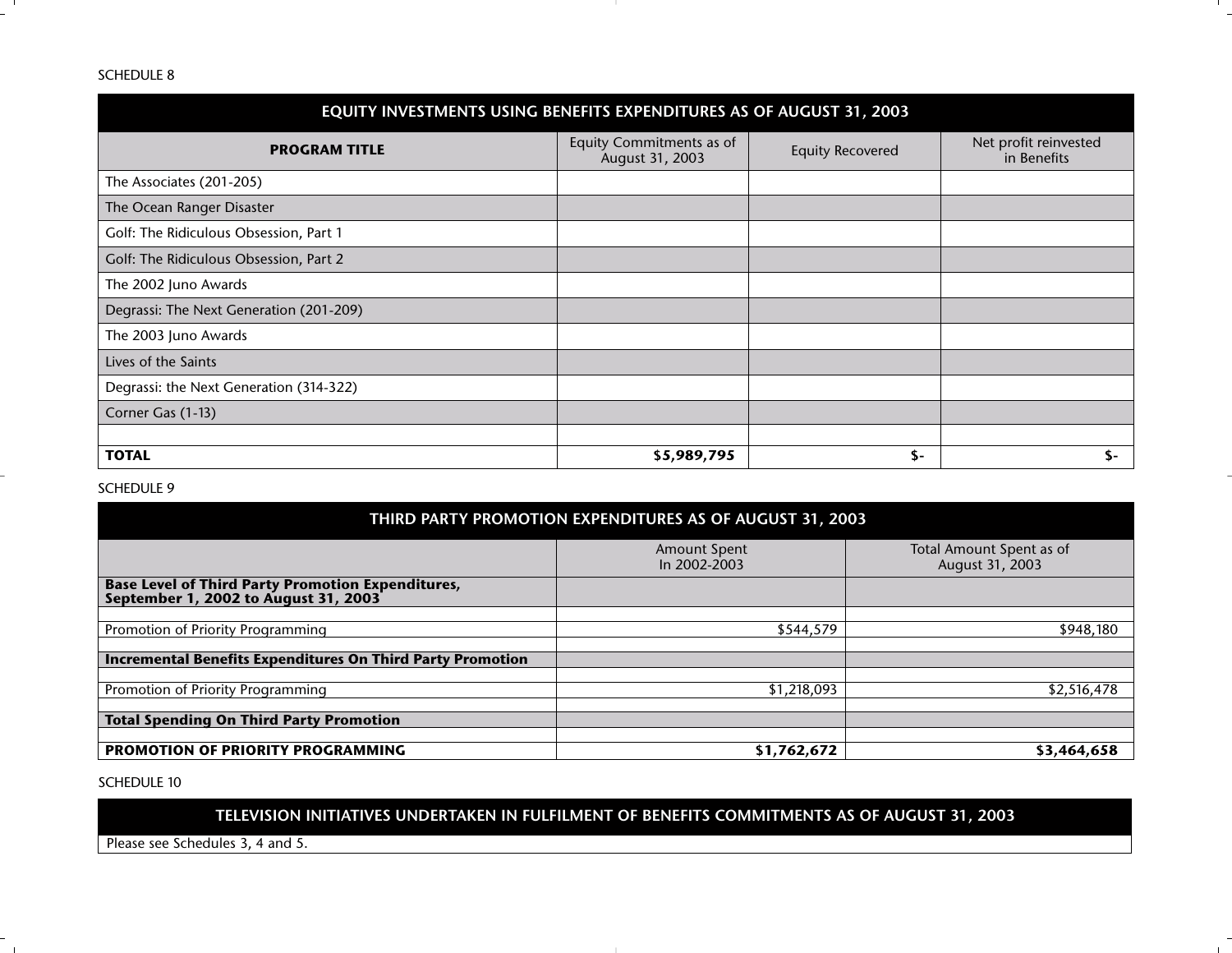| OTHER BENEFITS EXPENDITURES AS OF AUGUST 31, 2003        |                                                 |                                 |                            |                |                                                                      |
|----------------------------------------------------------|-------------------------------------------------|---------------------------------|----------------------------|----------------|----------------------------------------------------------------------|
| <b>OTHER BENEFITS EXPENDITURES</b>                       | <b>Total Amount</b><br>Committed<br>for 7 years | Amount<br>Spent in<br>2002-2003 | Amount<br>Spent<br>to Date | <b>Balance</b> | Recipient                                                            |
| <b>PIPELINE TO SCREEN</b>                                |                                                 |                                 |                            |                |                                                                      |
| <b>Content Innovation Network</b>                        | \$5,000,000                                     | \$1,000,000                     | \$3,000,000                | \$2,000,000    | Canadian Film Centre, L'INIS,<br>Banff New Media Institute           |
| National Screen Institute                                | 1,000,000                                       |                                 | 285,714                    | 714,286        | National Screen Institute                                            |
| Women in the Director's Chair                            | 100,000                                         | 12,000                          | 52,000                     | 48,000         | Creative Women Workshops<br>(Banff Centre)                           |
| iTV specialists                                          | 3,000,000                                       | 386,815                         | 660,625                    | 2,339,375      | iTV specialists                                                      |
| Canadian Media Research Consortium                       | 3,500,000                                       | 500,000                         | 1,500,000                  | 2,000,000      | UBC - the School of Journalism;<br>Université Laval; York University |
| Ryerson Polytechnic University: BCE Chair in Convergence | 2,500,000                                       |                                 | 2,500,000                  |                | Ryerson Polytechnic University                                       |
| <b>BCE New Media Centre of Excellence</b>                | 1,500,000                                       |                                 | 1,500,000                  |                | British Columbia Institute<br>of Technology                          |
| Community Journalism Initiatives                         | 2,000,000                                       | 369,949                         | 1,853,846                  | 146,154        | Numerous universities and<br>colleges across Canada                  |
| Aboriginal Prod. Training - Capilano College             | 250,000                                         | 29,167                          | 133,334                    | 116,666        | Capilano College                                                     |
| CFTPA/APFTQ Mentorship                                   | 800,000                                         | 114,857                         | 344,571                    | 455,429        | <b>CFTPA</b>                                                         |
| St. John's Women's Film & Video Festival                 | 100,000                                         |                                 | 100,000                    |                | <b>Memorial University</b>                                           |
| Canadian Women in Communications                         | 750,000                                         | 107,143                         | 321,429                    | 428,571        | Canadian Women in Communications                                     |
| History of Canadian Broadcasting                         | 250,000                                         | 83,334                          | 250,000                    |                | <b>Canadian Communications</b><br>Foundation                         |
| Museum of Canadian Broadcasting                          | 250,000                                         |                                 | 250,000                    |                | Canadian Museum Broadcast<br>Foundation                              |
| Canadian TV Image Bank                                   | 3,500,000                                       | 965,364                         | 1,382,943                  | 2,117,057      | Not applicable                                                       |
| Academy of Canadian Cinema & Television                  | 1,000,000                                       | 142,857                         | 428,571                    | 571,429        | Academy of Canadian Cinema<br>and Television                         |
| <b>MNet: Media Awareness Network</b>                     | 500,000                                         | 71,429                          | 214,287                    | 285,713        | MNet: Media Awareness Network                                        |
| Leave Out ViolencE (L.O.V.E.)                            | 500,000                                         | 167,334                         | 500,000                    |                | L.O.V.E.                                                             |
| Bell Broadcast & New Media Fund                          | 10,000,000                                      | 1,750,000                       | 6,500,000                  | 3,500,000      | Bell Broadcast & New Media Fund                                      |
| <b>TOTAL</b>                                             | \$36,500,000                                    | \$5,700,249                     | \$21,777,320               | \$14,722,680   |                                                                      |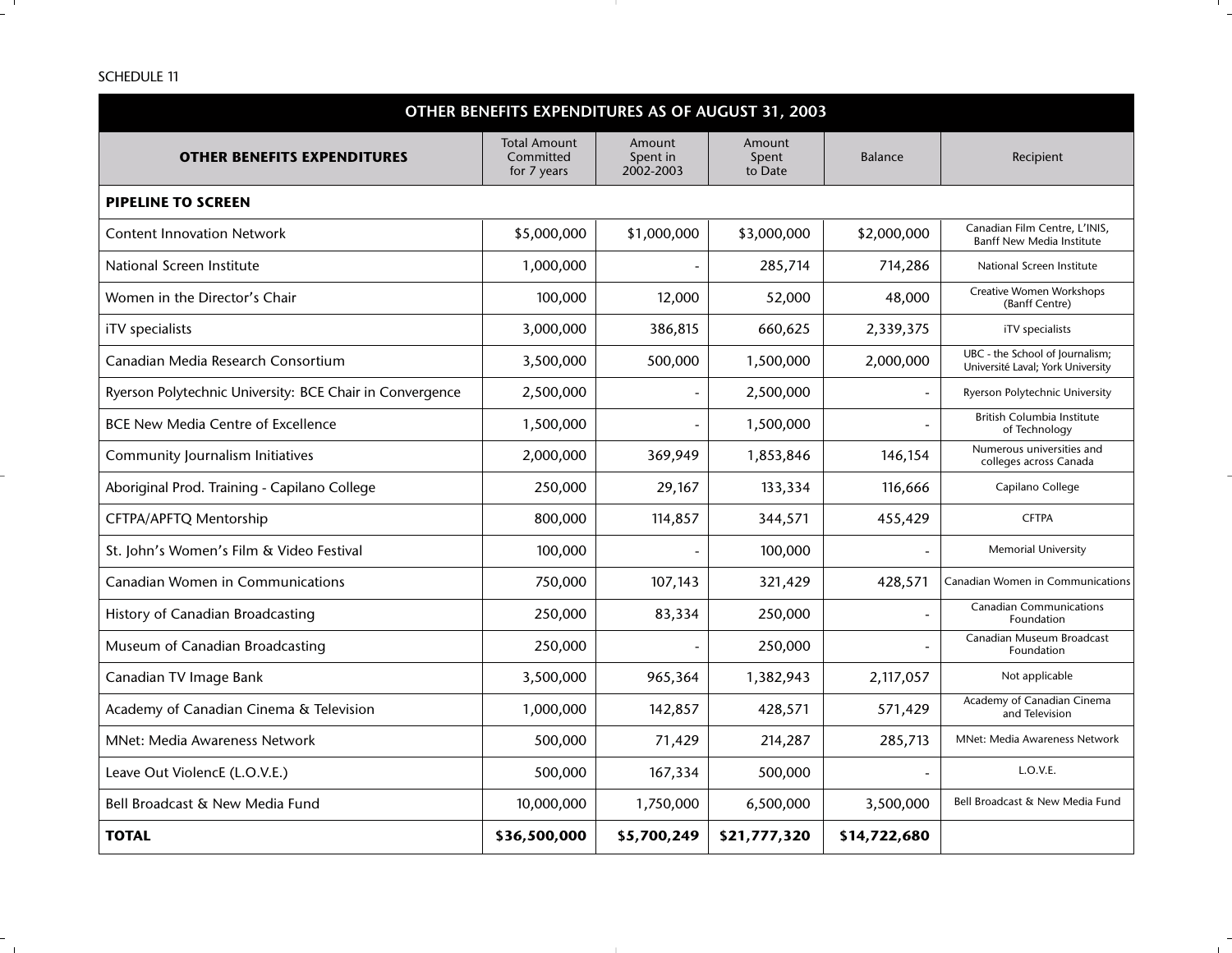*Changing the notion that good Canadian programming can't be good Canadian business.*